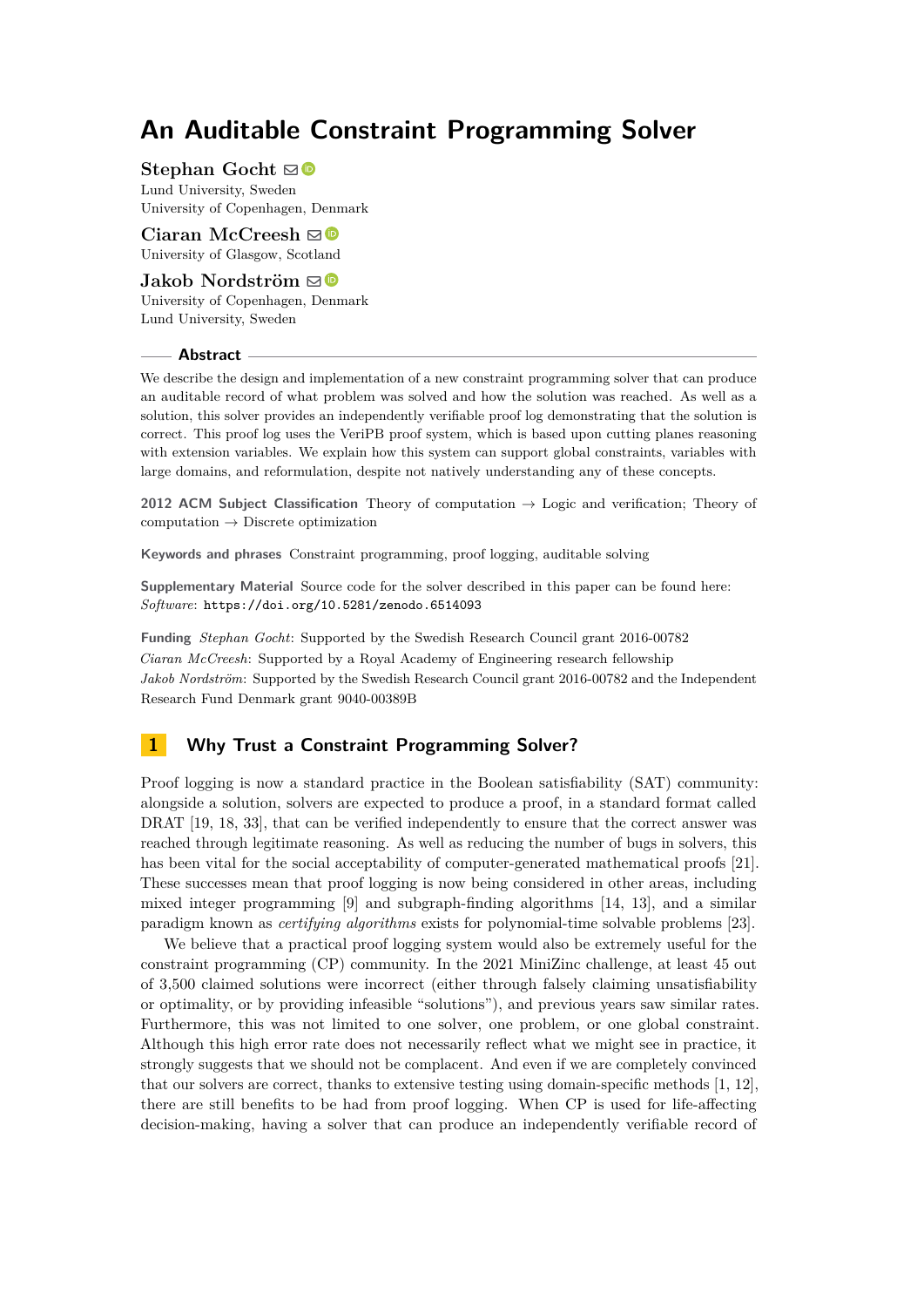what the problem was and how it was solved would be much better for public confidence in algorithms than saying "trust us, we tested it carefully". In effect, we would be making the solving process *auditable*, and removing the need for trust.

In some applications, compiling a CP model to SAT and re-using SAT proof logging might be a viable approach for auditability. However, this is not a universal solution: even if the loss of solving power from switching representations is not a problem, why should we trust that a complex compilation process is correct? And what if we need to solve enumeration or optimisation problems, neither of which are supported by DRAT? Nor is it practical to make CP solvers output DRAT proofs, even for decision problems: attempts at expressing the strong reasoning carried out by simple global constraints like all-different have introduced intolerable overheads [\[28,](#page-17-1) [10\]](#page-15-3), and DRAT does not seem well-suited even for the parity reasoning done by some modern SAT solvers [\[15\]](#page-16-6). One alternative would be to introduce a much stronger and more complex proof format, that is aware of the meaning of every global constraint and every kind of propagation that could be performed [\[31\]](#page-17-2) and every kind of reformulation ever invented—but why should we trust such a complicated proof logging system, and how would we even know that it is consistent? This is not a trivial concern: even the relatively simple DRAT format has had issues in this respect [\[26\]](#page-16-7).

This paper describes an alternative approach to proof logging which addresses all of these problems. It uses an existing proof verifier, VeriPB, which was designed for pseudo-Boolean models. VeriPB's proof format uses cutting planes reasoning [\[5\]](#page-15-4) and redundance-based strengthening [\[15\]](#page-16-6), which is only a small step up in complexity from the DRAT approach of using Boolean models and extended resolution. However, this small change in underlying proof system suddenly means that proof logging for many kinds of constraint becomes both efficient and easy to implement, despite the system not having any explicit notion of global constraints or even non-binary variables. Thanks to this, we have been able to implement a new prototype constraint programming solver which can produce proof logs for all of its reasoning, with support for global constraints like all-different, integer linear inequality (including for variables with very large domains), table, minimum / maximum of an array, element, and absolute value, as well as some simple automatic reformulation.

Our aim in this work is not to produce the world's fastest solver, but rather to explore the design decisions necessary to provide auditable solving when operating with diverse constraints, and to explain how to understand and adopt proof logging technology. The main differences between our solver and a basic conventional solver such as MiniCP [\[24\]](#page-16-8) are:

- The solver can describe the semantics of variables and each constraint in a low-level format, which is discussed in Section [2.1.](#page-2-0) We give examples in Section [3.](#page-4-0) This is the only part of the process that is not directly auditable: we discuss this further in Section [5.1.](#page-10-0)
- Whenever the solver backtracks during search, it creates a proof step asserting that its current sequence of guesses "obviously" (but verifiably) implies a contradiction, as described in Section [2.3.](#page-3-0) When enumerating or optimising, solutions must also be logged.
- Any piece of code that potentially removes a value from a variable's domain (or instantiates) it, or changes its bounds) must be able to provide a justification that can be added to the proof log. This justification can be "this is immediately obvious", "use reverse unit propagation" (Section [2.3\)](#page-3-0), or occasionally, "use the following explicit proof steps" (Section [2.2\)](#page-2-1). In many ways this resembles lazy clause generation solvers [\[25\]](#page-16-9), except that justifications must be derived in a sound and verifiable manner, rather than being introduced from nowhere. We give examples in Section [4.](#page-6-0)
- Finally, some constraints make use of reformulations, which must also be justified; examples are in Section [4.5.](#page-9-0)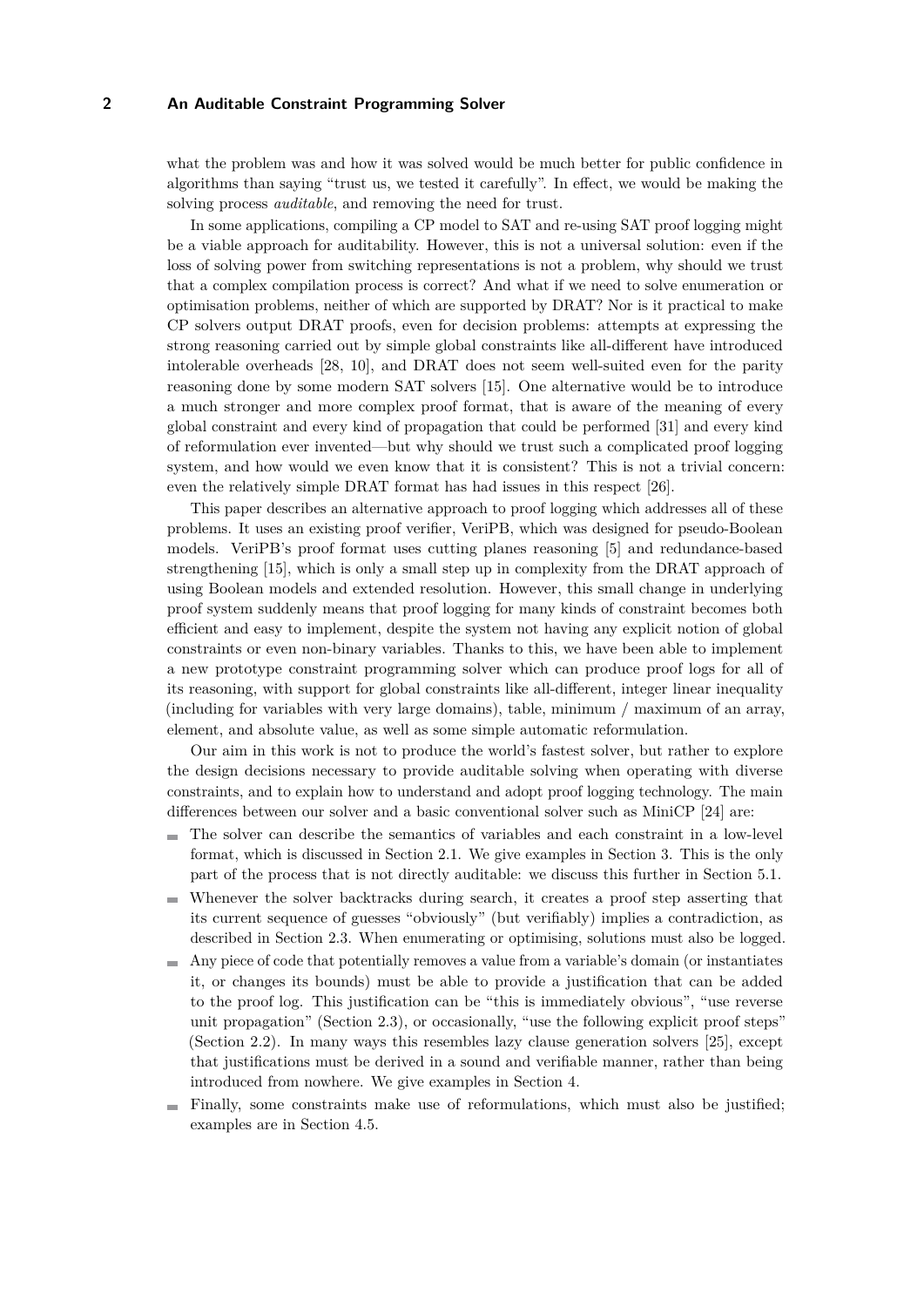Together, these additions mean that if the solver ever produces an incorrect answer, this can be detected—even if it is due to a compiler or hardware fault rather than a solver bug. Our results demonstrate that proof logging for constraint programming is rapidly becoming a technologically viable approach, and one that will be worth adopting in other solvers. We conclude by outlining how we might realise this goal of auditable constraint solving.

# **2 The VeriPB Proof System**

We begin with an overview of the relevant parts of the model and proof system used by VeriPB.<sup>[1](#page-2-2)</sup> It is important to stress immediately that solvers do not need to understand or implement this proof system (in the same way that most SAT solvers do not "know" that they are searching for resolution proofs). Indeed, the prototype solver we describe later in this paper produces proofs through templates, never manipulates proof steps directly, and does not know enough about the VeriPB proof system to be able to verify its own proofs.

In this section we will primarily be talking about proofs of unsatisfiability. Both VeriPB and our solver also support optimisation, enumeration, and satisfiable decision problems, but the core of the proof system concerns unsatisfiability. The idea behind a proof is that we start off with known facts, which come from the input model. Then, at each step in the proof, we derive a new fact which is "obviously" a consequence of some combination of previous facts. We finish by deriving a fact which is clearly a contradiction, which in turn means it must be the case that the input is unsatisfiable.

### <span id="page-2-0"></span>**2.1 Pseudo-Boolean Models**

VeriPB takes as input a pseudo-Boolean model, which is a very restricted kind of constraint programming model. A pseudo-Boolean model is defined by a set  $\{x_i\}$  of  $\{0,1\}$  integer variables, and a set of integer linear inequalities  $\sum_{i} c_i x_i \geq n$  for integers  $c_i$  and  $n$ . In this paper we will use lowercase variable names to refer to pseudo-Boolean variables, and uppercase variable names to refer to constraint programming variables. We will also write some constraints using  $\leq$  instead of  $\geq$ , and will write  $\sum_{i} c_i x_i = n$  as shorthand for two inequalities. We use the convention that  $x = 0$  means false, and  $x = 1$  means true; we write  $\bar{x}$  to mean  $1-x$ . Observe that Boolean satisfiability constraints in conjunctive normal form (CNF) can easily be written as pseudo-Boolean constraints, because e.g.  $(x_1 \vee \overline{x}_2 \vee x_3)$  holds if and only if  $(x_1 + \overline{x}_2 + x_3 \ge 1)$ . For clarity we will sometimes mix logical and pseudo-Boolean notation, and write expressions like  $(x_1 \wedge x_2 \wedge x_3) \rightarrow (2x_4 + 3x_5 + -4x_6 \ge 7)$  rather than the more cumbersome  $11\overline{x}_1 + 11\overline{x}_2 + 11\overline{x}_3 + 2x_4 + 3x_5 + -4x_6 \ge 7$ .

There is a standard textual file format for pseudo-Boolean models, known as OPB [\[27\]](#page-17-3). VeriPB supports this format, with extensions: for example, it allows variables to have descriptive names, which is convenient for readability, and can include implications to avoid the need for solver authors to calculate appropriate coefficients manually.

## <span id="page-2-1"></span>**2.2 Cutting Planes**

Alongside an OPB file, VeriPB takes a proof log file that claims to show that the pseudo-Boolean model is unsatisfiable, and checks the proof's validity. This proof log is a text file, which describes a sequence of steps using the cutting planes proof system [\[5\]](#page-15-4). In cutting

<span id="page-2-2"></span><sup>1</sup> <https://gitlab.com/MIAOresearch/VeriPB>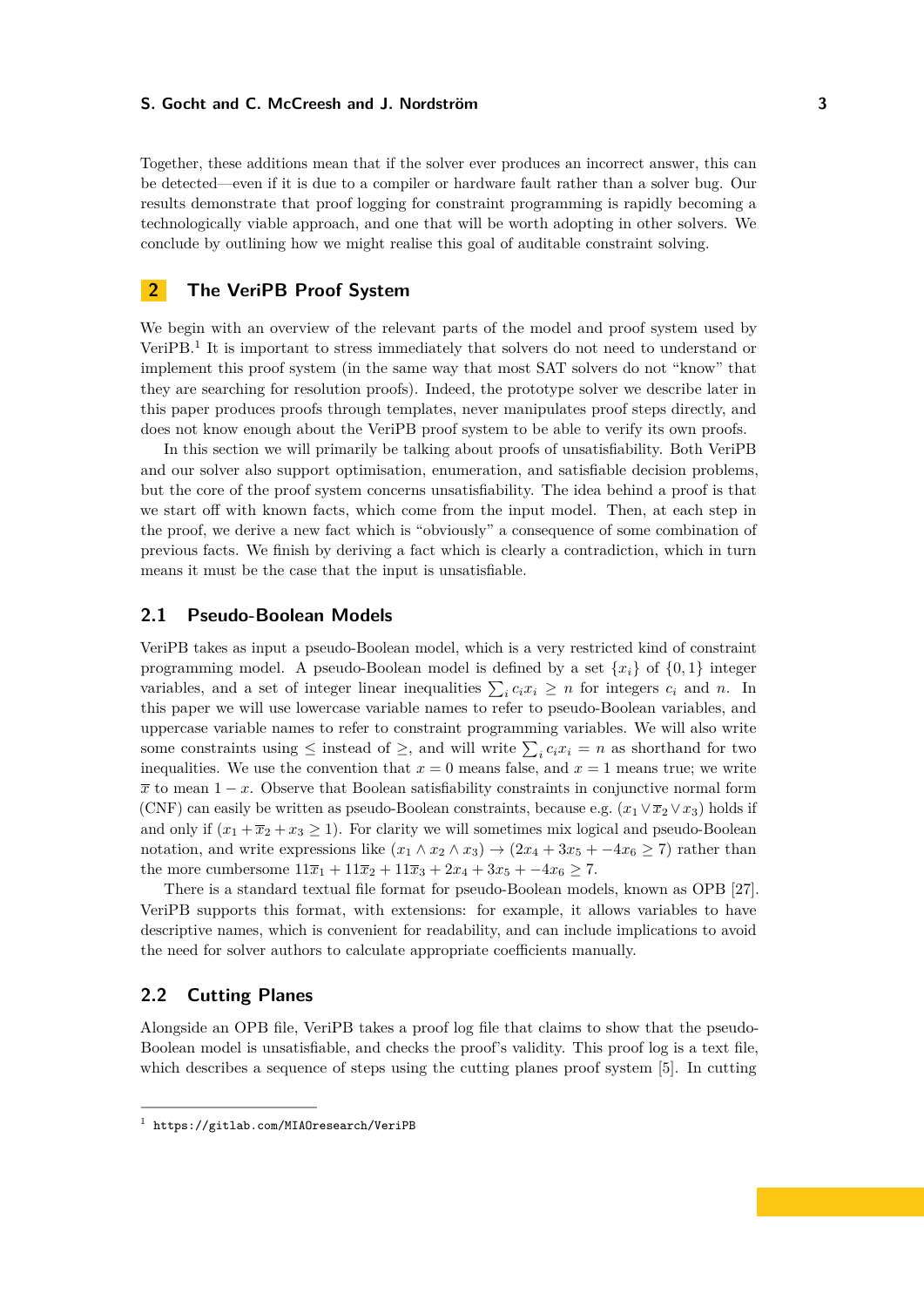planes, we can add two constraints together, multiply a constraint by a non-negative integer constant, and divide existing constraints by a positive integer constant (with rounding); we may also assert that any literal is non-negative. The aim is to derive a constraint saying that  $0 \geq 1$ , which serves as a contradiction. The cutting planes proof system is complete for pseudo-Boolean models, in the same way that resolution is complete for Boolean models. However, it is exponentially stronger than resolution: for example, resolution requires exponential length proofs for all-different constraints, whereas cutting planes can justify Hall set reasoning in (small) polynomial length [\[10\]](#page-15-3). For more details on the theoretical background, see, e.g., the survey by Buss and Nordström [\[3\]](#page-15-5).

## <span id="page-3-0"></span>**2.3 Unit Propagation and Reverse Unit Propagation**

For solver authors, working directly with cutting planes can be difficult, and would require every part of a solver to keep careful track of every operation carried out. This difficulty can be avoided through the use of *reverse unit propagation* (RUP) proof steps [\[16,](#page-16-10) [30,](#page-17-4) [10\]](#page-15-3), which are in effect shorthand for a sequence of cutting planes steps.

For CNF clauses, *unit propagation* means identifying any clause where all but one of its literals has already been set the wrong way, and propagating the remaining literal to the value that avoids violating the clause, repeating until either a contradiction is reached or no further unit clauses exist. This notion generalises to pseudo-Boolean constraints, where unit propagation means achieving integer bounds consistency [\[4\]](#page-15-6). A constraint *C* is said to be RUP if asserting its negation leads to a contradiction via unit propagation; in such a case, it is obviously permissible to introduce *C* as a new constraint without altering whether the underlying model is satisfiable.

RUP steps in a Boolean setting form the core part of the DRAT proof format. This is useful for solver authors because for a typical CDCL SAT solver, every learned clause is RUP, and so writing a proof log requires only that a solver output every clause it learns in turn. In our constraint programming setting, RUP clauses will similarly form the backbone of the proofs we generate, with a RUP clause being written every time a solver backtracks. However, we will also use explicit cutting planes steps where necessary, to justify complex propagations. In one sense, RUP is purely a convenience for solver authors, in that with more work, cutting planes steps could be used instead; however, this would require substantially more book-keeping in the solver.

The following pieces of intuition may be helpful in what follows: a fact follows from unit propagation if it is so immediately obvious that it is not worth stating. A fact follows from reverse unit propagation if, once you have been told that it is a fact, it is obviously true (but that it might not be immediately obvious if you are not told). In some ways this resembles failed literal probing, or the difference between generalised arc consistency and singleton arc consistency; this intuition may become clearer following the example in Section [4.1.](#page-6-1)

## **2.4 Extension Variables and Redundance-Based Strengthening**

An *extension variable* is a new variable introduced as part of a proof. In VeriPB, extension variables are supported using a rule called *redundance-based strengthening* (which, for readers familiar with SAT proof logging, is the natural analogue of the RAT rule in DRAT) [\[15\]](#page-16-6). We do not need the full power or definition of that rule for this paper. It suffices to say that, for an arbitrary pseudo-Boolean constraint *C* and a new variable *y* that has not previously appeared in the model or proof, we are allowed to introduce the reified constraints  $y \leftrightarrow C$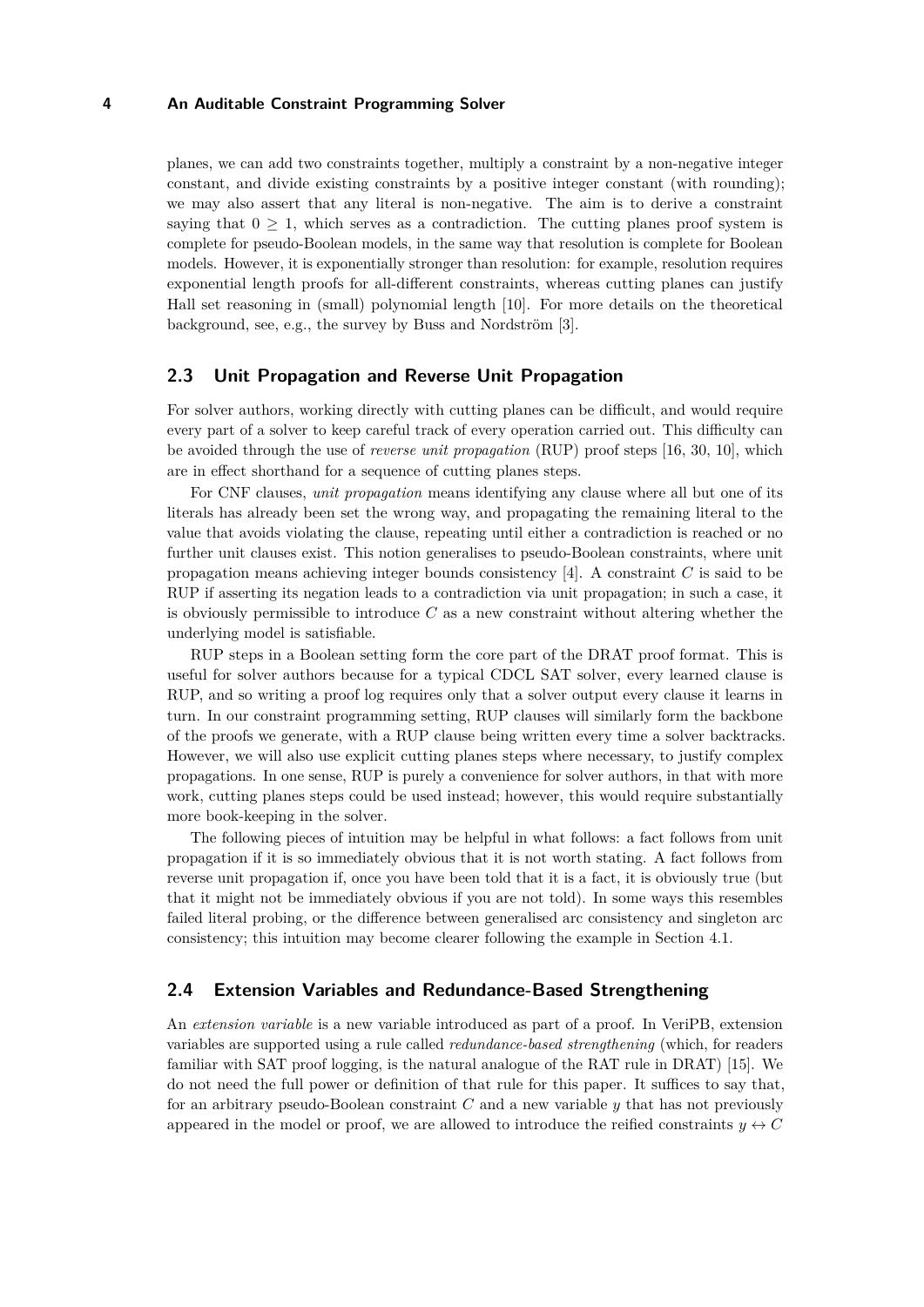at any point during the proof. As well as being extremely convenient for solver authors, extension variables also give an exponential increase in reasoning power [\[3\]](#page-15-5).

## **2.5 Satisfiable Instances, Enumeration, Optimisation, and Deletions**

For satisfiable decision problems, VeriPB supports solution checking by including a solution in a proof log. Enumeration problems may also be verified this way: whenever a solution is logged, VeriPB treats this as introducing a new constraint saying "but not this solution", and so a proof is effectively a proof by contradiction that there are no solutions other than the ones listed. Optimisation is handled similarly, via an optional objective expression in the OPB file. Finally, in practice it is important to delete constraints from the proof that will not be re-used later on. This is straightforward, but will not be discussed in this paper.

# <span id="page-4-0"></span>**3 Encoding Constraint Programming Models**

In the previous section, we learned that if we wish to use VeriPB to verify constraint programming proofs then we must provide two things: a pseudo-Boolean model in OPB format, and a proof log. We now discuss how the first of these two steps may be generated by a CP solver, looking first at how we turn CP variables into pseudo-Boolean variables, and then at how we represent constraints. When compiling CP to a lower level format for solving, selecting a good encoding involves considering propagation and consistency; in contrast, for proof logging we need only something that is simple and reasonably compact.

### **3.1 Variables**

The most straightforward way of encoding an integer variable *X* with domain *ℓ . . . u* is to create  $u-\ell+1$  pseudo-Boolean variables  $x_{=i}$ , where  $x_{=i}$  is true if and only if  $X=i$ , together with supporting constraints saying that  $\sum x_{=i} = 1$ . Such an approach was used for proof logging the all-different constraint by Elffers et al. [\[10\]](#page-15-3). However, this is impractical for variables with large domains that are only involved in bounds-consistent constraints such as integer linear inequalities. Instead, we define a binary encoding. Let *h* be the least strictly positive number such that  $2^{h-1} \ge \max(1, |u|, |\ell|)$ . Then we introduce variables  $x_{bi}$ for  $i \in 0...h-1$ , and, if  $\ell < 0$ , we additionally introduce an  $x_{\text{neg}}$  variable to give us a two's complement style representation. The two constraints  $\ell \leq -2^h x_{\text{neg}} + \sum_{i=0}^{h-1} 2^i x_{\text{b}i} \leq u$  then define the meaning and bounds of these variables (with the leading sum term omitted if  $\ell \geq 0$ ). For example, if we have a constraint programming variable *A* with domain  $\{-3...9\}$ , we would define

$$
-32a_{\text{neg}} + 1a_{\text{b}0} + 2a_{\text{b}1} + 4a_{\text{b}2} + 8a_{\text{b}3} + 16a_{\text{b}4} \ge -3 \text{ and}
$$
  

$$
32a_{\text{neg}} + -1a_{\text{b}0} + -2a_{\text{b}1} + -4a_{\text{b}2} + -8a_{\text{b}3} + -16a_{\text{b}4} \ge -9.
$$

Although compact, experienced modellers know that such an encoding often leads to extremely poor propagation. This is a problem if the encoding is to be used for solving, but for proof logging this is not an issue because the encoding only restricts how we write a proof, not how a solution is reached. However, when expressing constraints or propagation, it is often useful to be able to use variables  $x_{=i}$  and  $x_{\geq i}$  for selected values of *i*. If these variables are used when the constraints appear in the pseudo-Boolean model, we can define them immediately. We have found the most convenient way of expressing these variables to be

$$
x_{\geq i} \leftrightarrow -2^h x_{\text{neg}} + \sum_{i=0}^{h-1} x_{\text{b}i} \geq i
$$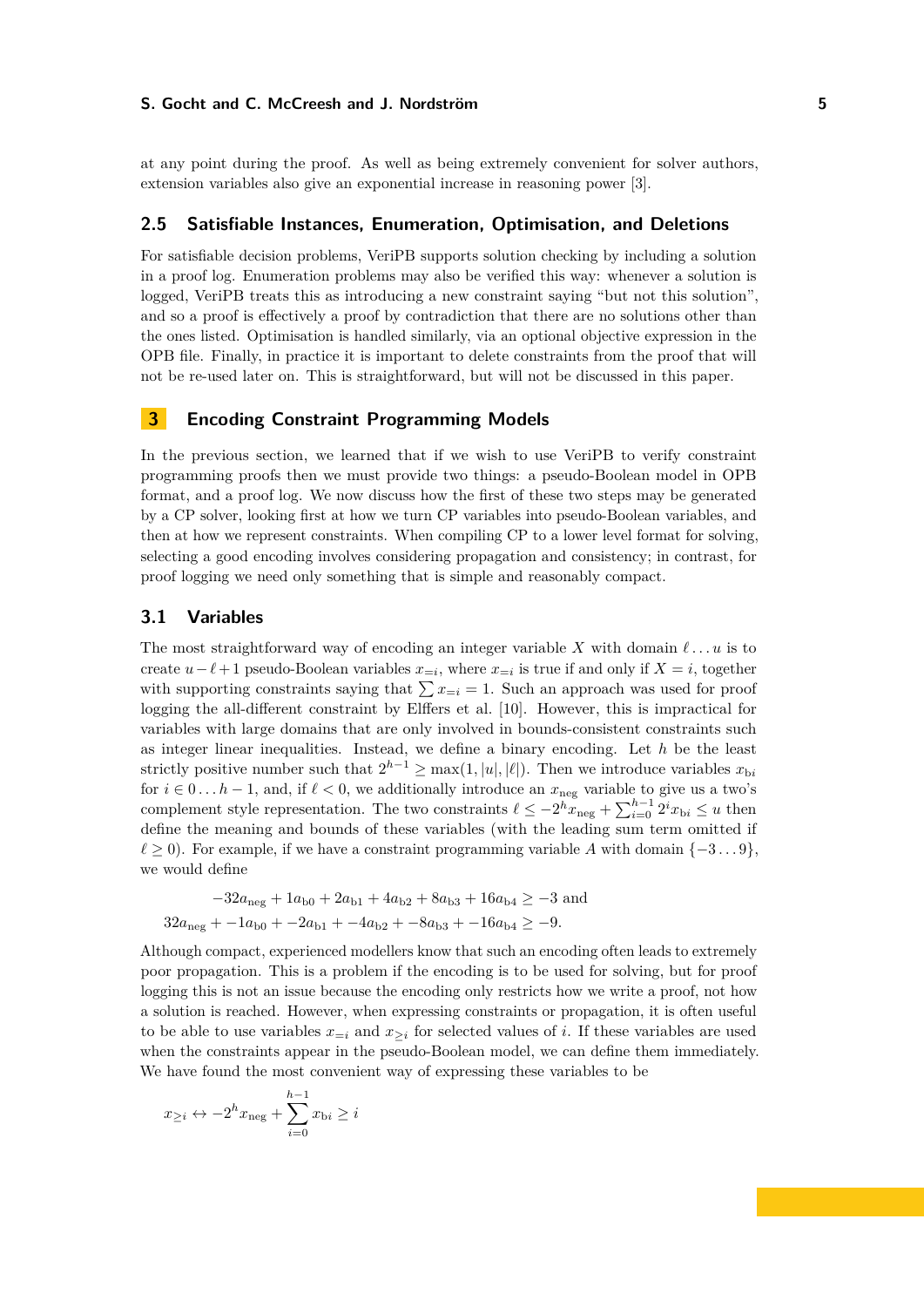and similarly for  $x_{\geq i+1}$ . Additionally, we constrain that  $x_{\geq i+1} \to x_{\geq i}$ , and force  $x_{\geq i}$  to be true or false respectively if *i* defines a lower or upper bound. We then define  $x_{=i} \leftrightarrow x_{\geq i} \wedge \overline{x}_{\geq i+1}$ .

However, what if these values are only used for branching or propagation, such as when dealing with linear inequalities (discussed below)? The whole point of using a binary encoding was to avoid having to define variables for values that never appear in a constraint or a proof. Fortunately, it is possible to introduce these additional variables as extension variables with the same defining constraints, so long as it is done in exactly the order described above. In such a case, we also introduce the RUP constraints  $x_{\geq i} \to x_{\geq j}$  and  $x_{\geq h} \to x_{\geq i}$  for the closest two values  $h$  and  $j$  that already have equality variables, if they exist. Finally, when propagating certain constraints such as all-different, it is also convenient to have an at-least-one constraint  $\sum_{i=\ell}^{u} x_{i} \geq 1$ . If all the  $x_{i}$  variables are defined, then this constraint can also be introduced via RUP as needed, and does not need to be defined in the model. This can make the pseudo-Boolean model much more manageable: for example, for the implementation of the "cake" problem discussed in Section [5,](#page-9-1) our solver introduces a total of one hundred  $x_{=i}$  or  $x_{\geq i}$  variables in the proof, rather than defining several hundred thousand of them in the OPB file.

Note finally that the details of this encoding are largely irrelevant to most constraints. In particular, it is possible for the part of a solver that deals with proof logging to treat 0/1 variables separately with almost no impact on the rest of its code.

# **3.2 Constraints**

Next, we must represent every constraint in pseudo-Boolean form. This topic is relatively well-understood, because pseudo-Boolean constraints are a superset of CNF—and again, it is not necessary to find a *good* encoding, only a simple and correct one. We now give some examples that illustrate general concepts.

**Integer linear inequalities** can easily be expressed in pseudo-Boolean form by adding multiples of the bit encodings together. For example, suppose we have the CP constraint  $2A + 3B + 4C \leq 42$ , where each of the variables has domain  $\{-3...9\}$ . This would be translated into

$$
-64a_{\text{neg}} + 2a_{\text{b}0} + 4a_{\text{b}1} + 8a_{\text{b}2} + 16a_{\text{b}3} + 32a_{\text{b}4}
$$
  
+ 
$$
-96b_{\text{neg}} + 3b_{\text{b}0} + 6b_{\text{b}1} + 12b_{\text{b}2} + 24b_{\text{b}3} + 48b_{\text{b}4}
$$
  
+ 
$$
-128c_{\text{neg}} + 4c_{\text{b}0} + 8c_{\text{b}1} + 16c_{\text{b}2} + 32c_{\text{b}3} + 64c_{\text{b}4} > = 42.
$$

We may use a pair of such constraints to define equality and sum constraints. If we were solving using these constraints, we would get very weak propagation, but we will explain why this does not matter in the following section.

**Not equals** constraints can be expressed using two *half-reified* linear inequalities: we introduce a Boolean flag *f*, and define the constraints  $f \to (A - B > 0)$  and  $\overline{f} \to (B - A > 0)$ . These can be expressed in pseudo-Boolean form as integer linear inequalities with the addition of a suitably large coefficient on the negation of the flag to handle the implication. A similar encoding can be used for the absolute value constraint.

**All-different** can be expressed by a set of at-most-one constraints, such as  $a_{=2}+b_{=2}+c_{=2} \leq 1$ , or by a clique of not-equals constraints. Again, solving using either kind of constraint would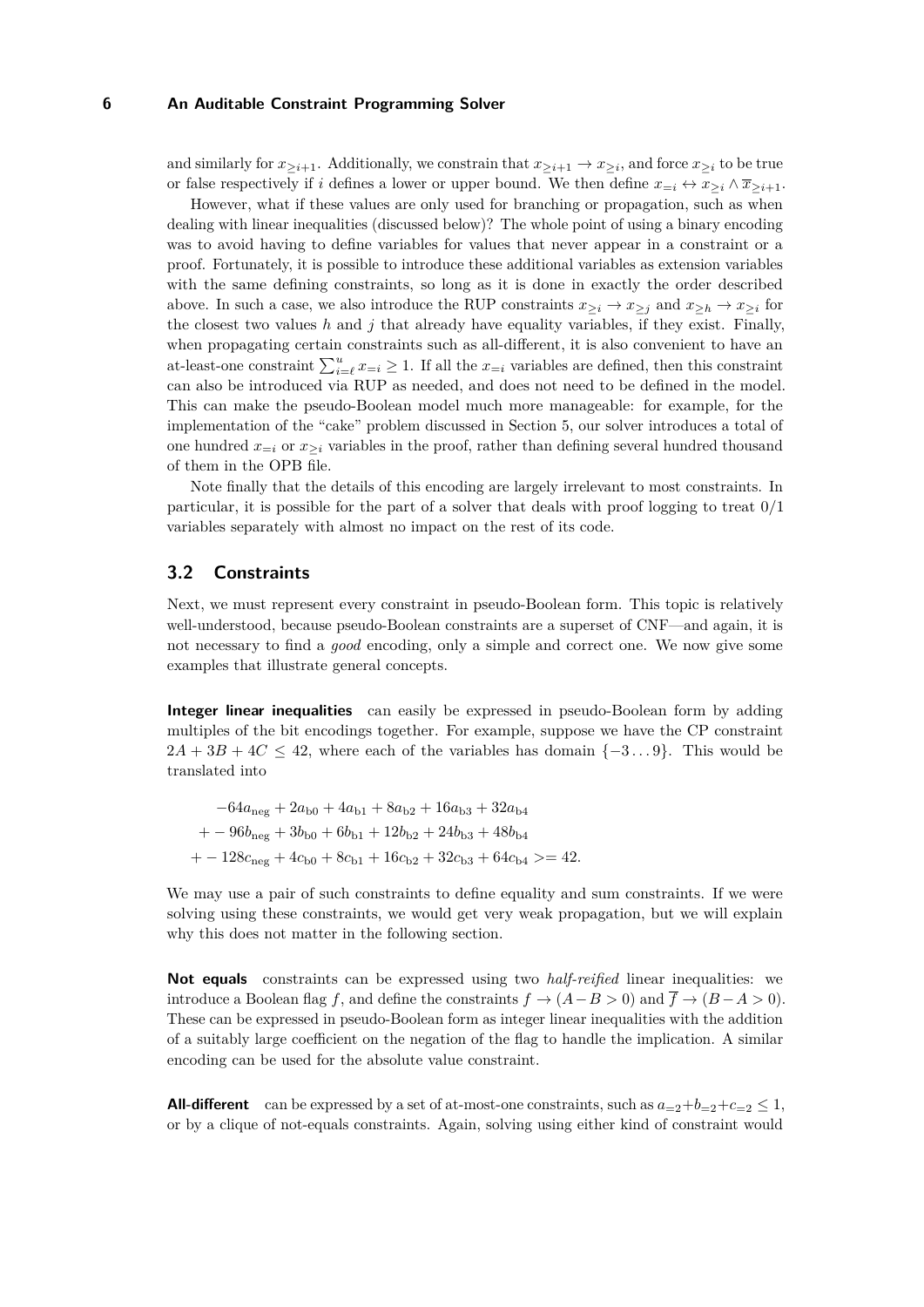give weaker propagation than the usual GAC all-different constraint, but this is not a concern for proof logging.

**Table constraints** can be expressed in terms of an auxiliary variable, which selects which tuple is matched. For example, given the tuple sequence  $[(1, 2, 3), (1, 3, 4), (2, 2, 5)]$  applied as a table constraint to the variables [*A, B, C*], we could express this by adding an auxiliary variable  $T \in \{0...2\}$  (called the *tuple selector variable*), and using implication constraints  $t_{=0} \rightarrow (a_{=1} \wedge b_{=2} \wedge c_{=3})$  etc.

**Element constraints** come in a variety of forms. For example, consider a 2D element from constants constraint, which says that a variable *V* takes the [*I, J*]th entry in a two dimensional  $m \times n$  array A of constants. This shows up in various places, such as the MiniCP quadratic assignment problem benchmark discussed in Section [5](#page-9-1) (where solvers are expected to achieve generalised arc consistency on the two index variables, and bounds consistency on the assigned variable) [\[24\]](#page-16-8). The only constraints we will define are the unary constraints  $i_{\geq 0}$ .  $\overline{i}_{\geq m}, j_{\geq 0}$  and  $\overline{j}_{\geq n}$ , and then  $(i_{=x} \wedge j_{=y}) \rightarrow v_{=A[x,y]}$  for each array entry. Such constraints, on their own, obviously do not enforce the desired consistency levels, but they have the advantage of being simple. This technique also generalises. For example, if the array *A* is not constant then the implication constraints can become half-reified equalities instead—and this in turn makes it easy to define array minimum and array maximum constraints.

**Other constraints** are usually similarly easy to express. The critical point is that encodings need only be correct, not good, and so if we know how to express the constraint at all in CNF or as integer linear inequalities then that is sufficient. Similarly, if a constraint easily fits in a table, then it can be handled that way. Combined with the ability to use auxiliary variables, even constraints like "forms a connected subgraph" are manageable [\[13\]](#page-16-4).

## <span id="page-6-0"></span>**4 Proofs for Search and Propagation**

The core of a proof for an unsatisfiable constraint satisfaction problem is a description of the solver's search tree. This is expressed as a RUP statement for every backtrack, and ends with a contradiction when we backtrack from the root node. The idea is that whenever the constraint solver backtracks, it should be "obvious" that the sequence of guesses made leads to a dead end, and is thus a RUP clause. Gocht et al. [\[13\]](#page-16-4) provide a worked example of this process in a branch and bound setting for a clique algorithm.

In order to make this process work with global constraints, we will need to include additional proof statements to justify non-obvious propagations (in the same way that Gocht et al. had to justify the clique algorithm's bounds). The core invariant we use is that at every backtrack, any variable-value deletion that is known to the CP solver (and thus part of the decision to backtrack) must be visible to the proof verifier either through unit propagation, or through reverse unit propagation of the backtrack clause. This section elaborates on what this means for various global constraints.

# <span id="page-6-1"></span>**4.1 RUP Justifications and Table Constraints**

Achieving generalised arc consistency for table constraints involves two kinds of inference: detecting when a tuple becomes infeasible, and detecting when a variable's value is no longer supported by any feasible tuple. There are several different propagation algorithms for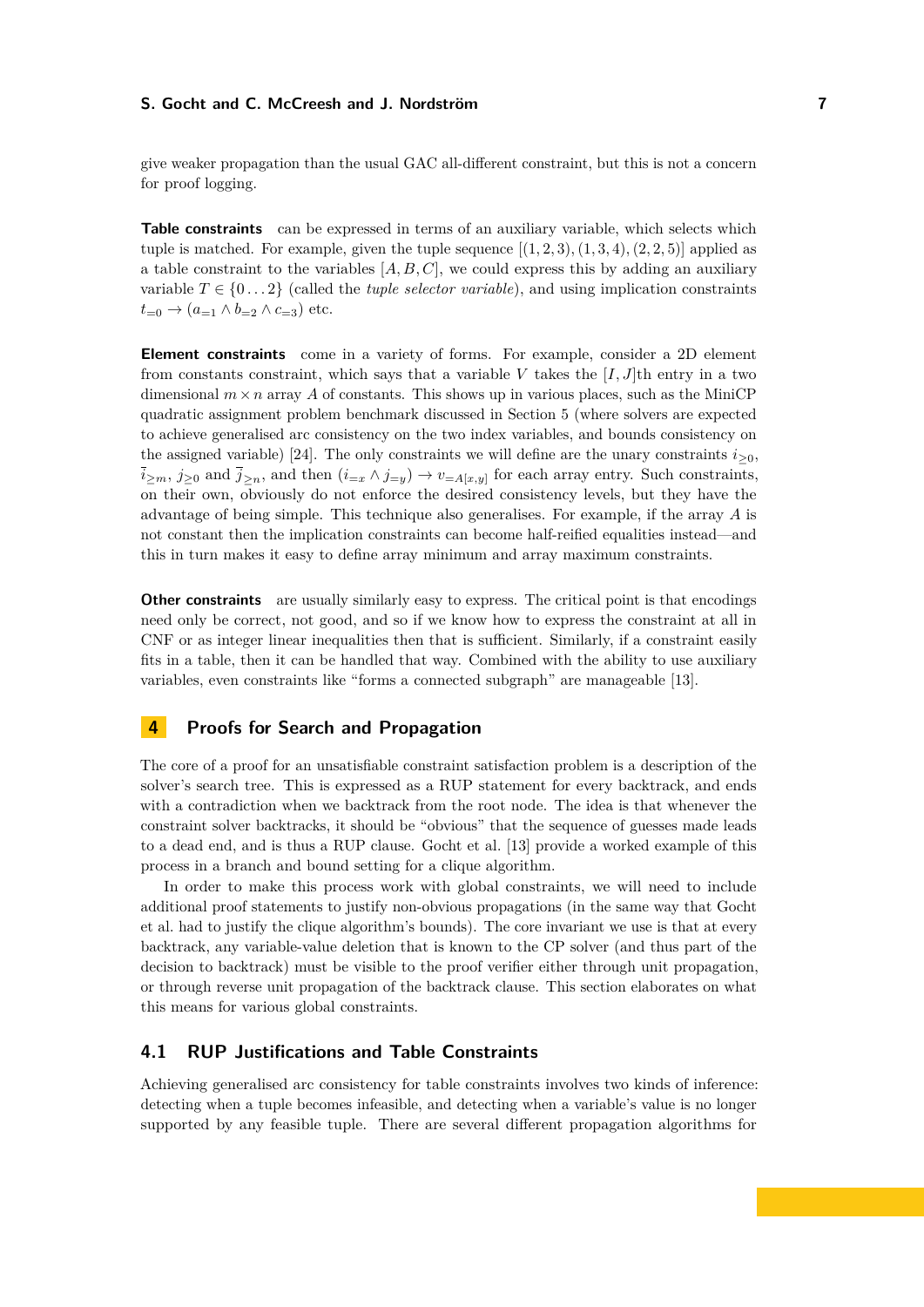performing this inference [\[29,](#page-17-5) [22,](#page-16-11) [7,](#page-15-7) [20,](#page-16-12) [32\]](#page-17-6), but from a proof logging perspective it does not matter how the inference is performed, only what is inferred.

A tuple becoming infeasible requires no justification. Recall that tuples are defined with constraints like  $t_{=0} \rightarrow (a_{=1} \wedge b_{=2} \wedge c_{=3})$ . If, for example, *A* loses the value 1 from its domain, this constraint will unit propagate, setting  $t_{=0}$  to false. This also holds when assignments are guessed: by the core invariant, asserting through RUP that the guessed assignments imply false will propagate the value loss, which in turn propagates the tuple becoming infeasible.

In contrast, suppose we have only two tuples supporting  $A = 1$ , and these are both made infeasible by other variables, so a solver infers  $A \neq 1$ . Let G be the set of equality variables corresponding to our current set of guessed assignments (for example,  ${b=2, c=5}$ ). Then the assignment  $\bar{a}_{-1}$  does *not* follow by unit propagation in the proof under the assertion of  $\wedge \mathcal{G}$ , which means it must be justified in some way. Fortunately, this is very simple, and we need only give a small hint to the proof verifier: we claim that  $\wedge \mathcal{G} \to \overline{a}_{=1}$  will be a RUP constraint. Indeed, its negation is  $(\land \mathcal{G}) \land a_{=1}$ . Now consider each tuple *t* supporting  $a_{=1}$  in turn. There must be some constraint derived that, under  $\wedge \mathcal{G}$ , falsifies a different variable in this tuple, which in turn forces the tuple selector variable to not equal *t*. Additionally, we know that *A* must take at most one value, and so for each  $i \neq 1$ ,  $a_{=i}$  will propagate to false; this in turn propagates every other tuple selector variable to false. Finally, we know that the tuple selector variable must take at least one value, but we have ruled out every value it could take, giving the desired contradiction.

Putting these facts together, the only proof logging needed for a table constraint is to log one RUP step whenever a variable loses a value due to lack of support. Intuitively, infeasibility of tuples is so obvious that we need not mention it. In contrast, loss of support is not immediately obvious to detect, but if we tell the proof verifier that it has in fact occurred then it is easy to check that we are telling the truth.

#### **4.2 Explicit Justifications and Integer Linear Inequalities**

Some constraints require more work. Elffers et al. [\[10\]](#page-15-3) have already shown how both propagation and failure detection for the all-different constraint can be justified using cutting planes proofs. Their approach works in our setting, with one caveat: they require at-least-one constraints for certain CP variables, which we do not have in our model. However, recall that these constraints can be introduced using RUP where needed.

Integer linear inequalities are a similar case. Suppose we have a constraint 2*A*+3*B*+4*C* ≤ 42, with all three variables non-negative. In a typical CP solver, this constraint will achieve integer bounds consistency [\[17,](#page-16-13) [4\]](#page-15-6). As an example, suppose we know that under some set of guessed assignments G that  $A \geq 5$  and  $C \geq 3$ , then a CP solver will infer that  $\land \mathcal{G} \rightarrow B \leq 6$ . We can derive this fact in a proof as follows. By assumption, we either have or can introduce RUP constraints that  $\land \mathcal{G} \rightarrow a_{\geq 5}$  and  $\land \mathcal{G} \rightarrow c_{\geq 3}$ . This in turn means we either have or can introduce RUP constraints for the binary representation, saying that  $\land \mathcal{G} \rightarrow \sum_{i=0}^{h-1} 2^i a_{\text{bi}} \geq 5$ and  $\Delta \mathcal{G} \to \sum_{i=0}^{h'-1} 2^i c_{\text{bi}} \geq 3$  for appropriate values of *h* and *h'*. Now using cutting planes steps, we can multiply the first of these by 2 and the second by 4 (their coefficients in the original linear inequality), add both to the constraint defining the linear inequality, and divide the result by the coefficient of *B*, 3. It can be verified that the resulting mess is now sufficient to make  $\wedge \mathcal{G} \to \overline{b}_{\geq 7}$  a RUP constraint. It is also routine to prove that this example generalises to arbitrary integer linear inequalities (although negative variables and / or coefficients require several awkward case by case analyses).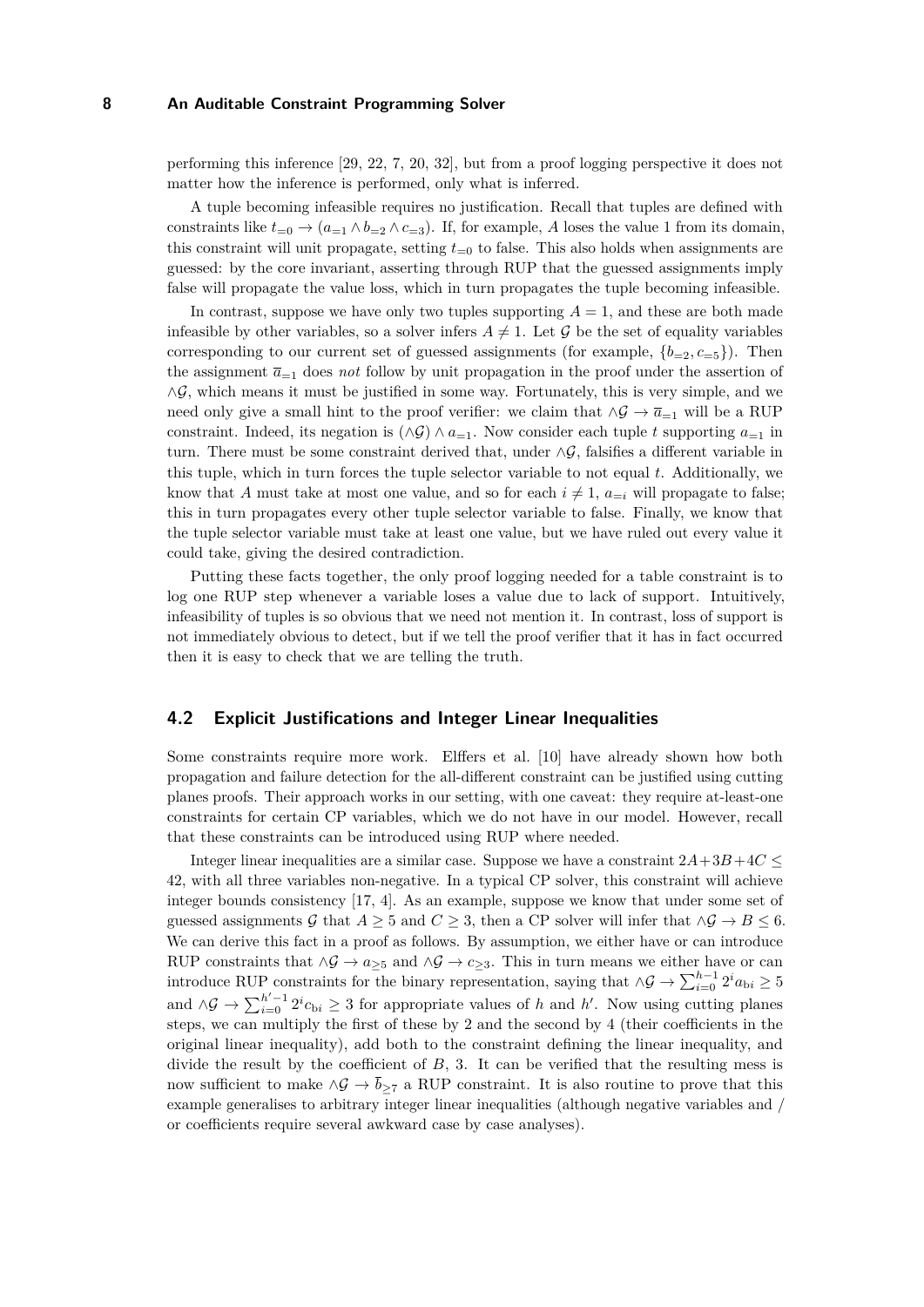# **4.3 Element Constraints**

Recall the special case of a two-dimensional element from constants constraint, where a variable V takes the  $[I, J]$ th entry in a two dimensional  $m \times n$  array A of constants. In the interests of having a simple pseudo-Boolean encoding, we defined this using  $(i_{=x} \land j_{=y}) \rightarrow$  $v_{=A[x,y]}$  constraints. However, we wish for our solver to achieve generalised arc consistency on *I* and *J*, and bounds consistency on *V*. One way to proof log this reasoning is as follows. As a one-time operation at the start of search, we will use extension variables to turn this into a one-dimensional element constraint. We will introduce  $m \times n$  new variables  $s_k$ , each of which is true if and only if a different  $i=<sub>x</sub> \wedge j=<sub>y</sub>$  holds. We will then build an at-least-one constraint over the  $s_k$  variables via a sequence of  $O(m \times n)$  RUP steps, as follows. For each value *x* for the first index variable *I*, we are going to derive via RUP that  $\sum_{k} s_k + \overline{i}_{=x} \ge 1$ . For this to hold, we first derive via RUP that for each value *y* for the second index variable *J*, that  $\sum_{k} s_k + \overline{i}_{=x} + \overline{j}_{=y} \ge 1$ . The desired at-least-one constraint now follows via RUP; in effect, we have performed an exhaustive backtracking search over the pair of variables *I* and *J* under the assertion that the desired at-least-one constraint does not hold, and shown that no solution satisfying *I* and *J* exists. From this point forwards, we are effectively dealing with a one-dimensional element constraint.

(Of course, one could ask why we convert from two dimensions to one dimension in the proof, and not in the model when we define the element constraint. We could certainly do things this way. However, our point here is to demonstrate that *we don't have to* handle model reformulations by changing the model: instead, we can use the most straightforward low-level model imaginable, and then prove that our reformulations are valid as part of the proof. We will explore this further below.)

We can also view our new encoding as being like a table constraint, but where the tuple selector variable is channeled to the two index variables. If we wished to achieve generalised arc consistency on the assigned variable  $V$ , we would simply reuse the inference techniques discussed in Section [4.1.](#page-6-1) However, this would require introducing a pseudo-Boolean equality variable  $v_{=n}$  for each value in *V*'s domain. This is potentially not what is desired, if the range of the constants is large and *V* is only otherwise used in a bounds-consistent manner. Therefore, instead of justifying that *V* does not take each value no longer present in feasible parts of *A* in turn, we would like to assert a bounds change using a  $v_{\ge n}$  variable. This does not immediately follow by RUP on its own, although it will if we repeat the iteration technique used in creating the index variable, but iterating only over feasible array entries.

A downside to this approach is that it produces a proof containing  $O(m \times n)$  steps to justify each bounds propagation. As Michel et al. [\[24\]](#page-16-8) explain, by storing the array in a sorted manner, it is possible for a propagator to avoid looking at most array entries most of the time, and so have better than  $O(m \times n)$  performance in the typical case. We suspect that this algorithm can be replicated in a proof efficiently, if we are prepared to establish a set of ordering constraints at the start of the proof.

Finally, an observant reader might have noticed that deletions on the one-dimensional array index will not unit propagate backwards to *I* and *J*. In fact, these deletions are RUP.

## **4.4 Not Equals**

At this point, it should be clear how the not equals constraint can be handled: when one variable *A* is instantiated to a value *v*, it follows using RUP that the other variable *B* cannot also be *v* since the flag *f* would have to be both true and false to allow  $f \rightarrow (A - B > 0)$  and  $\overline{f} \rightarrow (B - A > 0)$  to hold simultaneously. However, there is another alternative, which we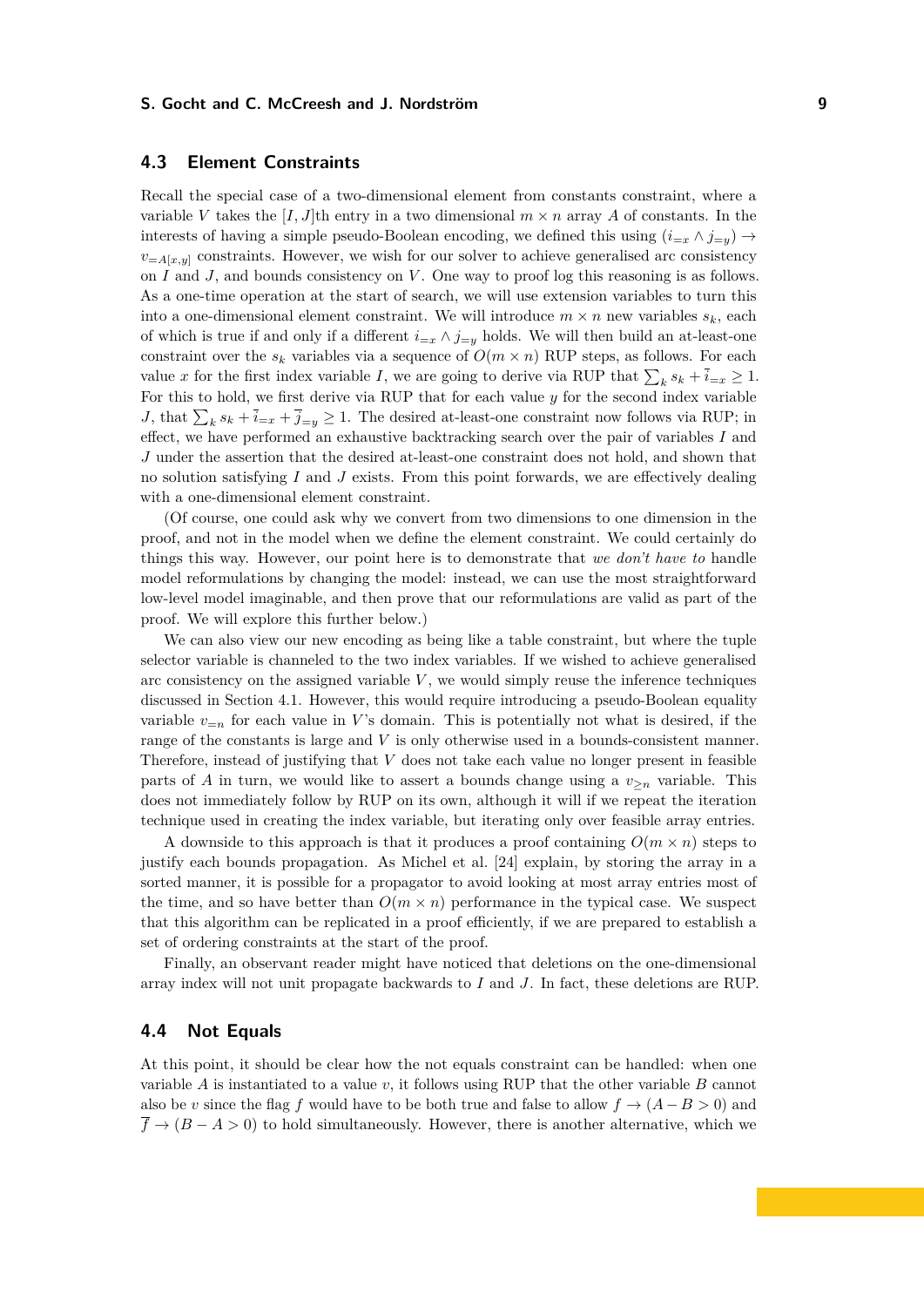will see is more efficient in some scenarios. Instead of deriving under a sequence of guesses G that  $\wedge$ G  $\vee$   $a_{=v}$  →  $\bar{b}_{=v}$ , we could simply introduce the RUP constraint  $\bar{a}_{=v}$  +  $\bar{b}_{=v}$  ≥ 1, independently of the guesses. Propagation of the not equals constraint for *v* would then follow by simple unit propagation.

## <span id="page-9-0"></span>**4.5 Autotabulation and Other Reformulations**

Linear equality constraints can be defined and propagated as two linear inequalities. However, sometimes a solver may wish to achieve generalised arc consistency on a linear equality. This is NP-hard, but is still a good idea sometimes for small variables—for example, if  $2X + 2Y + Z = 7$  then *Z* must be odd, but this will not be inferred from the inequalities. One way a solver might handle such constraints is by automatically turning the two linear inequalities into a table constraint. An implementation of this process might, of course, be buggy, and so we would like to prove that this tabulation is valid, rather than simply defining the table constraint in the pseudo-Boolean model. This is indeed possible, using a more advanced form of the kind of argument previously used to turn a 2D element constraint into a 1D element constraint.

Let us start by finding the set of solutions to the constraint. For each solution, we introduce an extension variable *t<sup>s</sup>* which is true if and only if that solution is selected, in the same way as for a table constraint. We also introduce an extension variable *g* which is true if and only if at least one of these *t<sup>s</sup>* variables is true. Next we perform and log a backtracking search to find all of the solutions to the constraint, except that we use *g* as an additional guessed assignment at every stage. At the end of the search, we have a proof that *g* must be true, which in turn gives us an at-least-one constraint over the  $t_s$  variables. We have now created all the constraints we need to define a table constraint.

We expect that similar techniques will be useful for many other kinds of reformulation as well, re-emphasising our ability to prove more than just the core solving process. One modelling technique that likely *cannot* easily be handled this way is symmetry breaking constraints. However, Bogaerts et al. [\[2\]](#page-15-8) show that a slight extension to the VeriPB proof system would make this possible: this raises the intriguing possibility of taking a symmetry breaking lex or ordering constraint that is defined in a high level model, omitting it from the pseudo-Boolean model, and then efficiently proving that the constraint is in fact valid.

# <span id="page-9-1"></span>**5 An Implementation**

We have implemented a basic constraint programming solver which supports proof logging (see supplementary material). Our solver generally follows a conventional design, similar to MiniCP [\[24\]](#page-16-8), although we have chosen for novelty reasons to make use of some modern  $C++$ features like lambdas and variant types instead of a pure object-oriented design. We were not aiming for sheer speed, and so our solver does not include optimisations like multiple propagation queues, backtrackable variables, stateful or support-tracking propagators, or special handling of binary variables. The solver supports only integer variables, and implements the absolute value, all different, comparison (with half and full reification), element, linear equality and inequality, minimum and maximum, and table constraints. We include example programs implementing four of the five MiniCP benchmarks (a quadratic assignment problem, n-queens, magic series, and magic square; the TSP example is not included because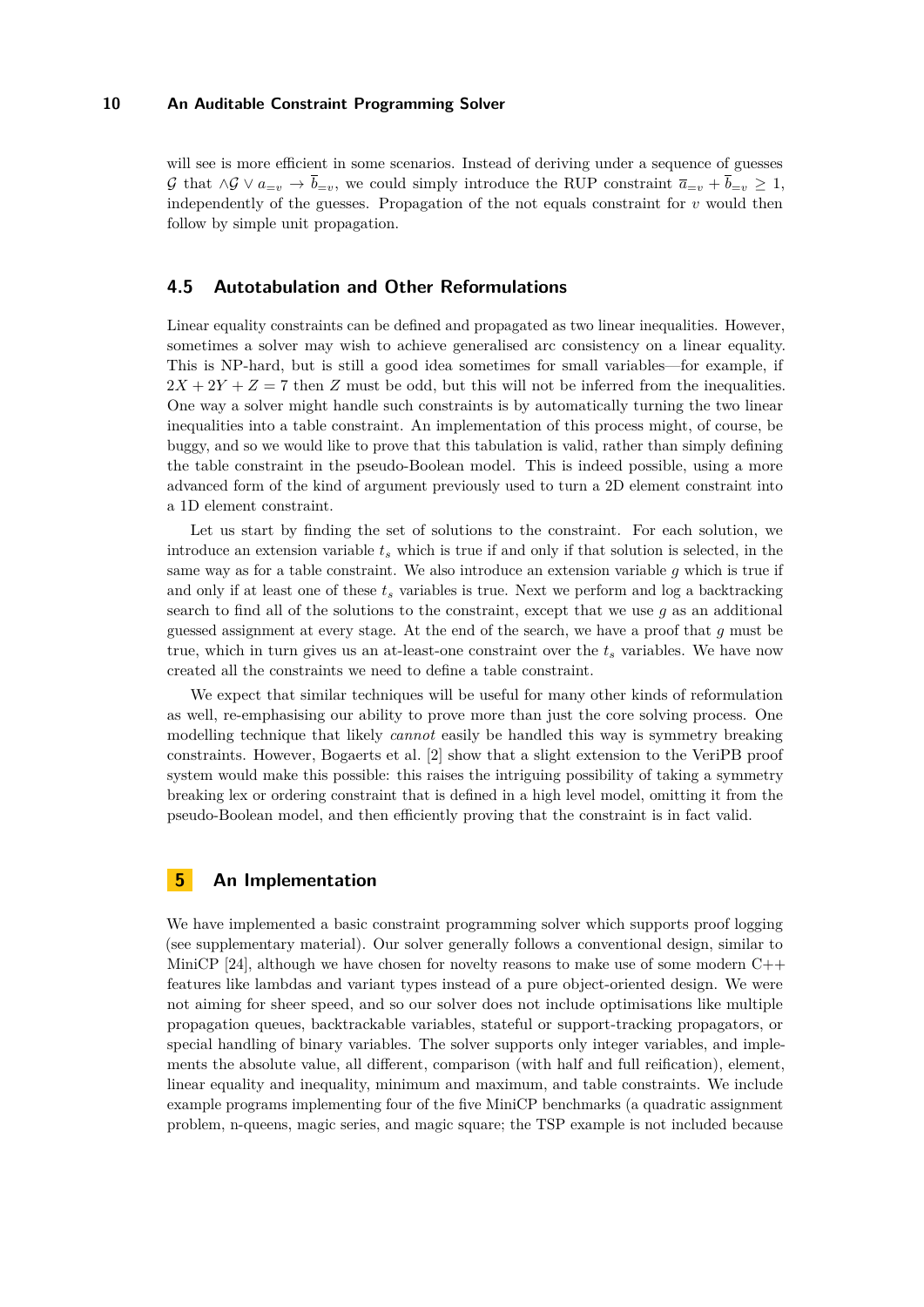we do not yet have a circuit constraint), as well as the MiniZinc cake optimisation problem<sup>[2](#page-10-1)</sup>, the classic "send more money" and Crystal Maze problems, the world's hardest Sudoku puzzle[3](#page-10-2) , and an odd-even sum problem using an auto-tabulated GAC sum constraint.

Throughout the development process, we have *not* tried particularly hard to produce a solver which is free from bugs. Instead, our goal is to produce a solver that will not produce undetectable incorrect outputs. The rest of this section describes the key aspects of the solver design that involve proof logging, discusses what we have learned from using the VeriPB system in a constraint programming setting, and evaluates its performance.

## <span id="page-10-0"></span>**5.1 Constraint Compilation, or Why Trust the OPB File?**

To create the OPB file, we use a single pass approach, outputting definitions as soon as variables and constraints are generated. Variables are handled centrally, whilst each constraint is responsible for providing its own pseudo-Boolean encoding. OPB creation is done purely using text, and the solver stores only the model line numbers for certain constraints—it does not explicitly store any pseudo-Boolean information.

An obvious difficulty with our proposed process is that this compilation from a CP model to an OPB model is not verified. This is somewhat offset by the deliberate use of extremely simple encodings, but one must ask: "why are the authors so sure that they have designed and implemented the encoding correctly, particularly for fiddly global constraints?". The answer to this question is that we are not sure at all, and so we rely upon a special test system, as follows. For a given constraint, we generate many different possible input domains for its variables. For each set of inputs, we use a small generate-and-test program that provides the full set of solutions to the constraint, making no use of the constraint programming solver or any clever logic or programming. (This can be moderately slow, for example for the element constraint.) We then use the constraint solver to solve the problem consisting of just that constraint on those inputs, and verify that the set of solutions found this way is identical. Finally, we verify the proof produced by this solving process: because this is an enumeration problem, this verifies that the OPB file also has exactly the same set of solutions (and additionally that the propagator found them all legitimately, although this is not the main point of the test).

This process is not perfect, but it does severely reduce the scope for errors: for example, it immediately flagged a typo where a reified greater than or equal constraint had accidentally been implemented as a reified greater than constraint, and a bug when the index constraint for an element constraint contained only out-of-range values.

# **5.2 Producing the Proofs**

Recall that to produce a proof, we need to log our backtracking search, and certain variablevalue eliminations. In the design of our solver, we opted for a careful separation of the notion of a variable and its current state: the former we represent as a handle, whilst the latter is stored separately in a central location to allow for easy backtracking. It was therefore natural to force every modification to a variable's values to go through a common set of functions, and to make these functions take a mandatory argument that can be either "no justification needed", "output a RUP statement for this", or "call the following piece of code to produce an explicit set of proof steps". Making this argument mandatory forces constraint authors to

<span id="page-10-1"></span> $^2$  <https://www.minizinc.org/doc-2.5.5/en/modelling.html#an-arithmetic-optimisation-example>

<span id="page-10-2"></span> $^3$  <https://abcnews.go.com/blogs/headlines/2012/06/can-you-solve-the-hardest-ever-sudoku>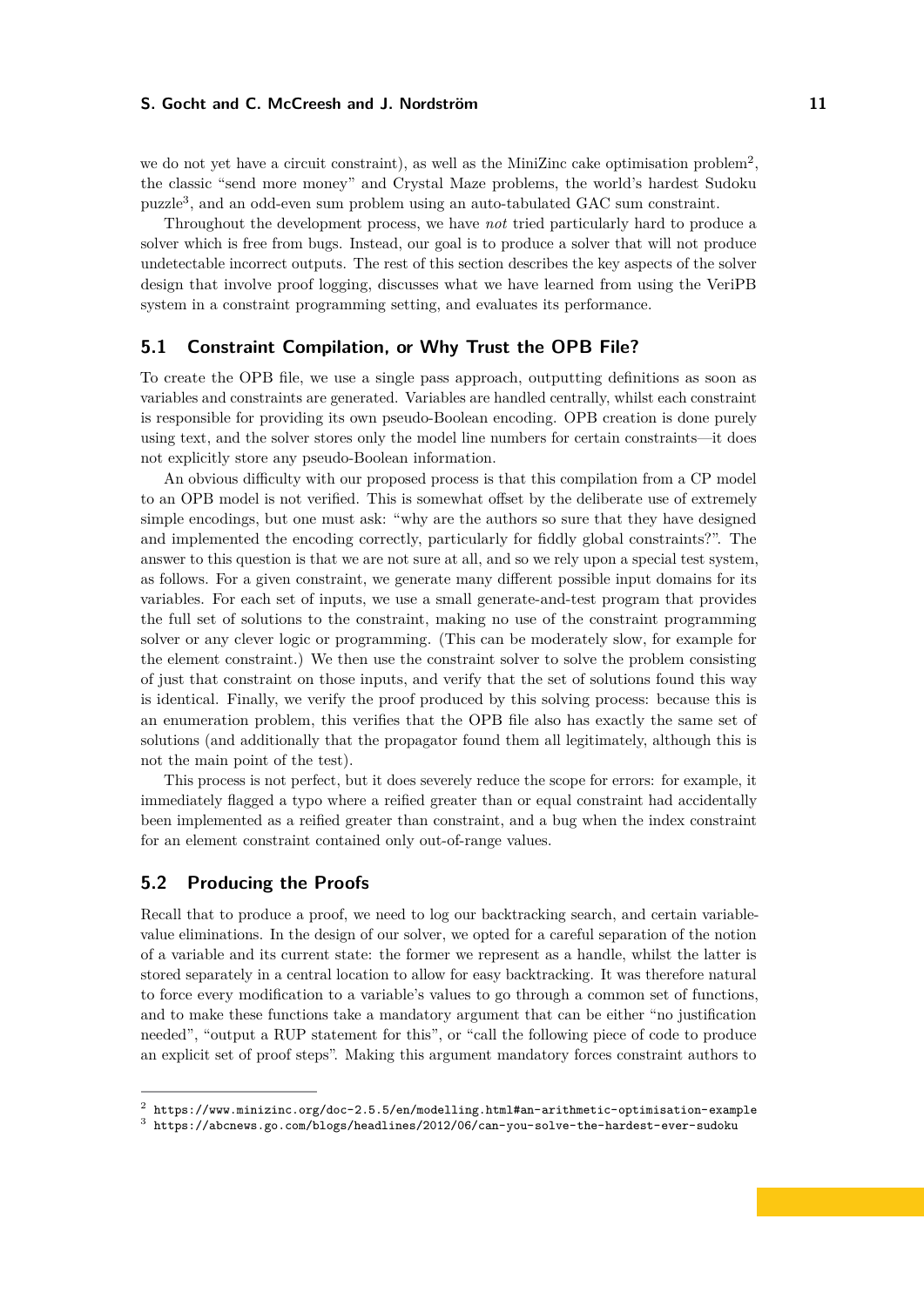think explicitly about justifications, and avoids the potential for illicit modifications to be hiding in places where they can not easily be found by inspecting a proof log.

For backtracking search, we treat guessing on a branching variable to be a special kind of inference. Outputting the proof log then simply consists of tracing the search as backtracks are performed. Again, at no point was it necessary to manipulate pseudo-Boolean constraints or proof steps as anything other than simple strings created using a template.

## **5.3 Identifying Solver Bugs**

Our experience has been that once the core solver is working and producing proofs for simple problems, it is somewhat more common to have bugs in the proof-producing code for new propagators than in the propagators themselves. Usually these bugs are extremely easy to fix, because VeriPB immediately flags the faulty line of the proof, and our solver can include a comment line immediately above any proof line saying exactly where in its source code that line originated. Similarly, propagator bugs are usually obvious from proof logs. For example, when we first implemented propagation for linear inequalities, we did not yet have a full proof logging setup for variables with large domains. We therefore used a VeriPB feature which allows for unchecked assertions to be included in the proof log (subject to an angry warning being issued at the end of the verification process) so that the remainder of the proofs could be verified. However, our implementation contained a bug, because one of the authors did not realise they did not understand the rules for rounding and integer division when both a variable and its coefficient are negative. Throughout conventional testing on the remainder of the solver, we never saw a single wrong answer being produced by this bug—but as soon as proof logging was implemented, we were told the exact line of code in our solver that was incorrect, even though correct sets of solutions were still being produced. Of course, one could claim that better testing would have identified this, but this relies upon the tester having intimate knowledge of how the propagator works and remembering that integer division of negative numbers could be a source of errors.

It can sometimes be harder to understand the problem when faulty proofs arise from insufficient justifications. For example, for the absolute value constraint, one of the authors had originally lazily assumed that its propagations would follow by a single RUP step in the same way as for not equals—and indeed this is often but not quite always the case. (This experience has left us extremely envious of the skills of authors of lazy clause generation solvers, who are able to write similar propagators without the benefit of machine verification.) This can lead to a proof verification error that only occurs several propagation steps later than the actual bug: the verifier always tells us if something is wrong, but does not always make it trivial to figure out where. However, because our solver forces all propagations to go through a central function call, it is easy to change the way proof logs are written so that all propagations are checked, including those which would usually be implicit.

## **5.4 Performance and Overheads**

Having discussed the design and implementation of proof logging, we now talk about actually using it. This section answers two questions: "does proof logging work at all?", and "how expensive is proof logging in practice when used on large problems?".

To answer the second question, we must first establish whether our solver is "fast enough" that its results are likely representative of what would be seen if proof logging were introduced into a mature solver. For MiniCP, Michel et al. [\[24\]](#page-16-8) include five benchmarks that are designed to test solver speed: they specify an exact search order, and propagation strength for global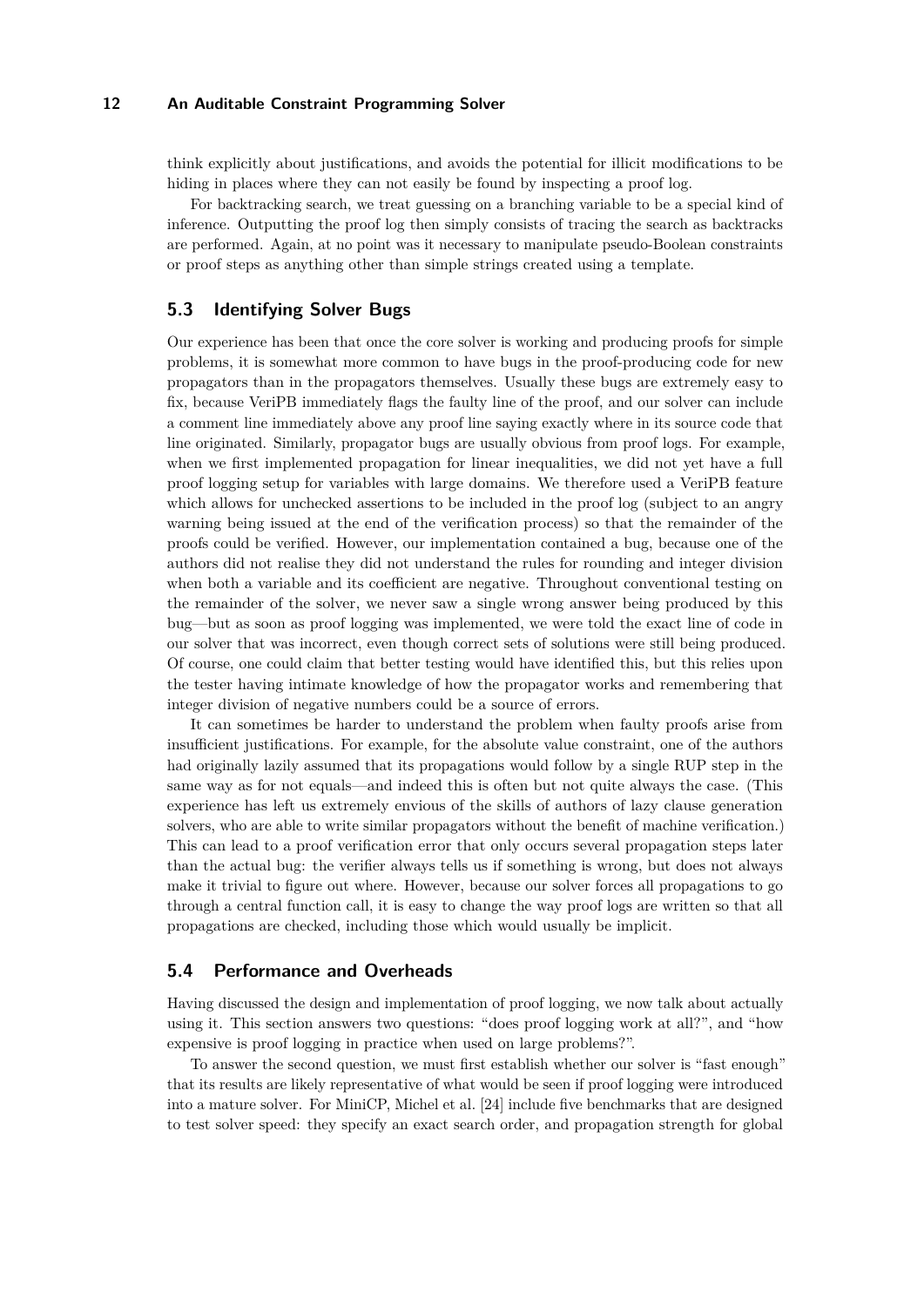|                                                                                                                                                | $\mathbf Q\mathbf A\mathbf P$ : a quadratic assignment optimisation problem with linear inequalities, not equal constraints,<br>a 2D element constraint, and large variables. |                  |                     |                       |             |                         |
|------------------------------------------------------------------------------------------------------------------------------------------------|-------------------------------------------------------------------------------------------------------------------------------------------------------------------------------|------------------|---------------------|-----------------------|-------------|-------------------------|
| Runtimes:                                                                                                                                      | MiniCP:                                                                                                                                                                       | 16.9s            | $Oscan$ :           | 7.1s                  | Choco:      | 11.3s                   |
|                                                                                                                                                | Anon:                                                                                                                                                                         | 5.6s             | logging:            | 149.5s                | VeriPB:     | 232,655.1s              |
| Statistics:                                                                                                                                    | propagators:                                                                                                                                                                  | 355              | recursions:         | 125,805               | inferences: | 4,521,801               |
|                                                                                                                                                | OPB size:                                                                                                                                                                     | 6.4MBytes        | log size:           | 19GBytes              |             |                         |
|                                                                                                                                                | RUP steps:                                                                                                                                                                    | 39,170,568       | RPN steps:          | 413,295               | red steps:  | 101,394                 |
|                                                                                                                                                |                                                                                                                                                                               |                  |                     |                       |             |                         |
| Magic Series: finding the only magic series of length 300, and proving it is unique. Uses linear<br>equality and reified equality constraints. |                                                                                                                                                                               |                  |                     |                       |             |                         |
| Runtimes:                                                                                                                                      | MiniCP:                                                                                                                                                                       | 29.6s            | O <sub>scan</sub> : | 8.8s                  | Choco:      | 29.8s                   |
|                                                                                                                                                | Anon:                                                                                                                                                                         | 8.2s             | logging:            | 425.2s                | VeriPB:     | est. 39 days            |
| Statistics:                                                                                                                                    | propagators:                                                                                                                                                                  | 90,301           | recursions:         | 1,193                 | inferences: | 15,584,073              |
|                                                                                                                                                | OPB size:                                                                                                                                                                     | 108MBytes        | log size:           | 12GBytes              |             |                         |
|                                                                                                                                                | RUP steps:                                                                                                                                                                    | 7,923,342        | RPN steps:          | 342,401               | red steps:  | 358,800                 |
|                                                                                                                                                |                                                                                                                                                                               |                  |                     |                       |             |                         |
| Magic Square: finding the first 10,000 magic squares of size 5. Uses sum, not equal, and less<br>than constraints.                             |                                                                                                                                                                               |                  |                     |                       |             |                         |
| Runtimes:                                                                                                                                      | MiniCP:                                                                                                                                                                       | 61.1s            | $Oscan$ :           | 32.3s                 | Choco:      | 32.9s                   |
|                                                                                                                                                | Anon:                                                                                                                                                                         | 31.0s            | logging:            | 1894.1s               | VeriPB:     | 108,772.8s              |
| Statistics:                                                                                                                                    | propagators:                                                                                                                                                                  | 315              | recursions:         | 6,042,079             | inferences: | 92,891,165              |
|                                                                                                                                                | OPB size:                                                                                                                                                                     | 145KBytes        | log size:           | $100GBy$ tes          |             |                         |
|                                                                                                                                                | RUP steps:                                                                                                                                                                    | 141,528,806      |                     | RPN steps: 70,946,952 | red steps:  | 2,550                   |
| <b>Queens:</b> finding the first solution to the 88 queens problem. Uses not equals constraints.                                               |                                                                                                                                                                               |                  |                     |                       |             |                         |
| Runtimes:                                                                                                                                      | MiniCP:                                                                                                                                                                       | 876.2s           | $Oscan$ :           | 477.8s                | Choco:      | 438.8s                  |
|                                                                                                                                                | Anon:                                                                                                                                                                         | 410.0s           | logging:            | 3450.5s               | VeriPB:     | 60,643.7s               |
| Statistics:                                                                                                                                    | propagators:                                                                                                                                                                  | 11,484           | recursions:         | 49,339,390            |             | inferences: 535,852,330 |
|                                                                                                                                                | OPB size:                                                                                                                                                                     | 8.9M             | log size:           | 104GBytes             |             |                         |
|                                                                                                                                                | RUP steps:                                                                                                                                                                    | 50,130,687       | RPN steps:          | 0                     | red steps:  | 31,152                  |
| Crystal Maze on the usual 8-vertex graph, all solutions. Uses GAC all-different, absolute                                                      |                                                                                                                                                                               |                  |                     |                       |             |                         |
| value, and sum constraints.                                                                                                                    |                                                                                                                                                                               |                  |                     |                       |             |                         |
| Runtimes:                                                                                                                                      | Anon:                                                                                                                                                                         | 0.01s            | logging:            | 0.13s                 | VeriPB:     | 6.3s                    |
| Statistics:                                                                                                                                    | propagators:                                                                                                                                                                  | 35               | recursions:         | 259                   | inferences: | 8,737                   |
|                                                                                                                                                | OPB size:                                                                                                                                                                     | $60\mathrm{K}$   | log size:           | 2.6MBytes             |             |                         |
|                                                                                                                                                | RUP steps:                                                                                                                                                                    | 32,903           | RPN steps:          | 6,685                 | red steps:  | 1,496                   |
| With autotabulation and GAC propagation on the sum constraints:                                                                                |                                                                                                                                                                               |                  |                     |                       |             |                         |
| Runtimes:                                                                                                                                      | Anon:                                                                                                                                                                         | 0.01s            | logging:            | 0.06s                 | VeriPB:     | 3.9s                    |
| Statistics:                                                                                                                                    | propagators:                                                                                                                                                                  | $52\,$           | recursions:         | 139                   | inferences: | 2,601                   |
|                                                                                                                                                | OPB size:                                                                                                                                                                     | $60\mathrm{K}$   | log size:           | 2.0MBytes             |             |                         |
|                                                                                                                                                | RUP steps:                                                                                                                                                                    | 29,467           | RPN steps:          | 102                   | red steps:  | 2,958                   |
| Sudoku on Arto Inkala's "world's hardest Sudoku puzzle", all solutions. Uses GAC all-different                                                 |                                                                                                                                                                               |                  |                     |                       |             |                         |
| and equals constraints.                                                                                                                        |                                                                                                                                                                               |                  |                     |                       |             |                         |
| Runtimes:                                                                                                                                      | Anon:                                                                                                                                                                         | $0.03\mathrm{s}$ | logging:            | 0.05s                 | VeriPB:     | 0.52s                   |
| Statistics:                                                                                                                                    | propagators:                                                                                                                                                                  | 48               | recursions:         | 103                   | inferences: | 1,388                   |
|                                                                                                                                                | OPB size:                                                                                                                                                                     | $320\mathrm{K}$  | log size:           | 484KBytes             |             |                         |
|                                                                                                                                                | RUP steps:                                                                                                                                                                    | 4,561            | RPN steps:          | 460                   | red steps:  | 0                       |

<span id="page-12-0"></span>**QAP**: a quadratic assignment optimisation problem with linear inequalities, not equal constraints,

**Table 1** Experimental results from our anonymous solver on six different problem instances. The first four problems are from the MiniCP benchmark suite and have a fixed model, search order, and propagation strength, to allow for a fair comparison between solvers. The final two problems are relatively simple, but use further global constraints that are not supported in MiniCP.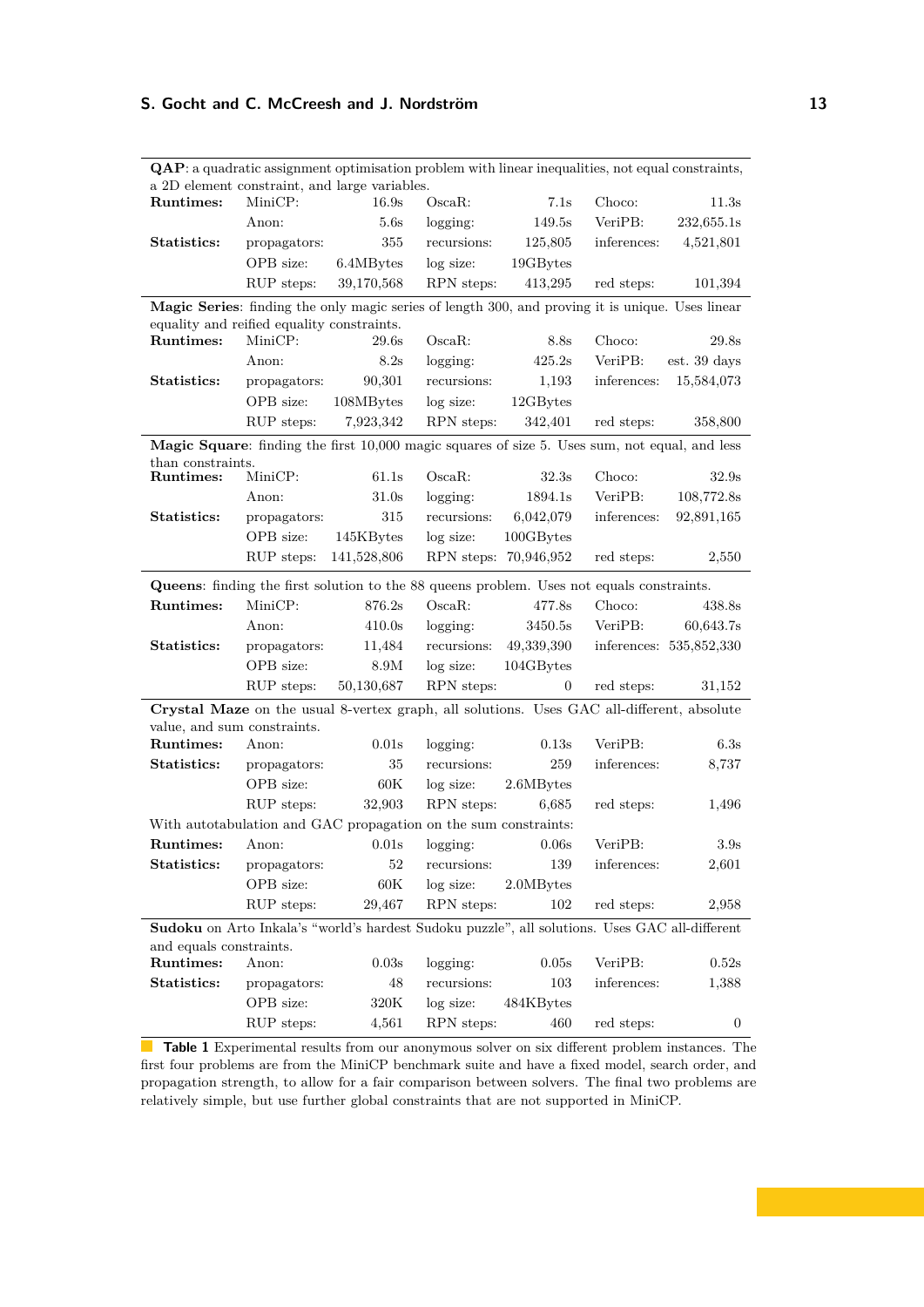constraints, so that every solver is producing the same search tree for a fair speed comparison. Their aim was not to have the best model or search for a problem, but rather to benchmark solvers performing the same well-defined task. We support enough global constraints (linear inequalities, sum, not equals, reified equals, a special element constraint, and less than) to implement four of these five benchmarks; we do not yet support the circuit global constraint for the fifth. In the first four rows of Table [1](#page-12-0) we present computational results from a machine with dual Intel Xeon E5-2697A v4 CPUs, 512GBytes RAM, and a pair of solid state drives in a RAID 0 configuration, running Ubuntu 20.04.3 LTS, and benchmarking against the versions of the other solvers included in the supplementary material provided by Michel et al. In each case our solver is faster than the fastest of MiniCP, OscaR, and Choco, although sometimes only by a few percent. We therefore believe that the results that follow cannot be said to be unfairly optimistic due to the use of a slow solver.

Table [1](#page-12-0) also shows runtimes for running our solver with proof logging enabled, together with statistics showing the size of the OPB models and VeriPB proof logs produced, and the number of RUP steps, groups of cutting planes steps (VeriPB works with sequences of cutting planes steps in reverse Polish notation, RPN, rather than one step per line), and redundance-based strengthening steps (red; two such steps are used to introduce an extension variable). On the four MiniCP benchmarks we see a slowdown of between 8.4 and 61.1 from proof logging. This should not be particularly surprising: without proof logging, our solver is making between eight hundred thousand and three million successful inferences per second, and the proof logs to justify these inferences range from ten to over a hundred GBytes in size. Furthermore, our implementation of proof logging is deliberately pessimal. We make use of C++ text output streams for file writing, which are notoriously inefficient. We write comments for most proof log lines generated, we make use of expressive variable names (which require several string concatenation operations and a hash table lookup for each variable written out), and proof lines are manipulated as strings for ease of implementation; all of these decisions are extremely helpful for exploratory research, but not for performance. Finally, these MiniCP benchmarks make use of only relatively simple and extremely fast propagators, which is where proof logging is most expensive. We therefore consider these performance results to be close to a worst case scenario, and would not be surprised if the overheads could be cut by at least a factor of five for some problems if implemented in a production solver that aimed purely for performance rather than for research and teaching.

Returning to the first question, we were able to verify the entire proofs for three of the four MiniCP problems; based upon the first ten percent of the proof for the remaining magic series problem, VeriPB estimates it will take 39 days to verify. We were able to verify entire proofs for smaller instances of the magic series problem. We have also produced and verified proofs for a range of other problems that make heavier use of global constraints—we show two of these in the bottom of Table [1,](#page-12-0) and other example problems and per-constraint tests are included in our supplementary material. Considering these results, and all the bugs that have been identified during development, we are comfortable in claiming that proof logging can be effective in practice. Although it may not (yet) scale practically to some of the more challenging combinatorial benchmark instances, it is already able to handle moderately sized problems involving several different global constraints, large variables, and reformulation.

# **6 Conclusion and Future Work**

Proof logging gives us a way to trust outputs, not solvers. Trusting solvers seem to be a long way from being a practical reality for for constraint programming: even relatively simple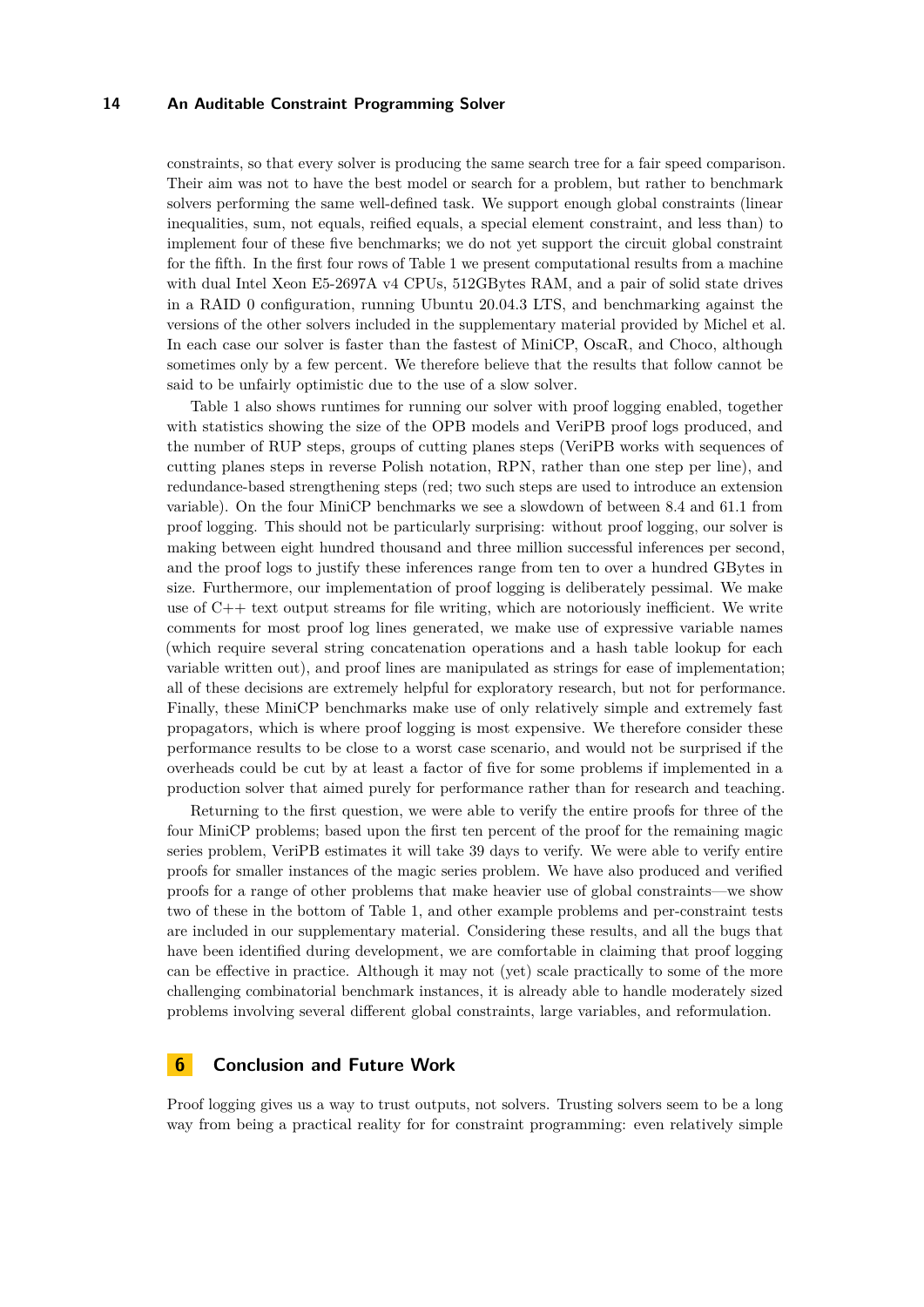propagators like all different have resisted attempts at formally verified implementation [\[8\]](#page-15-9) even without the extensive optimisations used by modern solvers [\[11\]](#page-15-10). In contrast, we have shown that, with the right proof format, it is relatively easy to add proof logging to a wide variety of propagators, without requiring the proof verifier to understand anything about constraint programming—and this does not stand in the way of propagator optimisations such as greediness and incrementality.

There is still a lot of work to do before proof logging can be used by everyone all of the time. Firstly, there are many more global constraints and propagators to consider. Most of these will be straightforward, and will re-use existing strategies for proof logging in familiar ways. However, some will not be, and it is an open question as to whether cutting planes with extension variables give a sufficiently strong system to provide practical proof logging in every situation. We expect that recent work in proof logging for symmetry and dominance relations [\[2\]](#page-15-8) might be necessary to justify certain propagators, as well as for reformulations involving symmetries, and would be interested in a deeper investigation into the relationship between constraint programming propagators and proof systems (with the caveat that "this system polynomially simulates natural deduction and so it can do everything" is not a helpful answer unless the polynomial is of very low order and with small constants).

Secondly, we must think about performance. Using formatted text output and string lookups to produce proof logs is useful for development and exploratory purposes, but for a production solver a better approach is probably needed. Verification performance is also a concern, although we have many reasons to be optimistic that this will improve. For example, very small changes to how proofs are written can give a huge improvement to verification times. We discussed two different ways of proof logging the not equals constraint, one of which involved justifying every propagation subject to the current guessed assignments, and the other which produced new clauses to assist unit propagation. On the MiniCP queens benchmark, using the former would have produced a 1.1TByte proof log that would take an estimated 138 days to verify, rather than a 100GByte proof that could be verified in under a day. If we are prepared to put slightly more cleverness into a solver, and abandon the gratuitous use of RUP steps in favour of a little more logic, we expect that proof sizes for some other constraints can be reduced by a similar factor.

An automated tool that performs proof minimisation would also be useful in this respect. Although potentially expensive to run, this would be very useful for auditability where proofs are to be stored, shared, and potentially verified more than once by different people. Such a tool could also provide annotations that would make RUP steps much quicker to verify—such an approach is already used for formally verified verifiers for DRAT, which actually verify a simplified format called LRAT [\[6\]](#page-15-11).

On the other hand, relatively slow verification is not a fatal flaw. Proof logging is very good at catching solver bugs that will not be detected by conventional testing, even on relatively small instances. Because the same logic and code paths in a solver can be used whether or not proof logging is enabled, it is a useful feature to support even if it is not enabled all of the time. And, of course, many useful problems with serious real-world consequences derive most of their difficulty from the variety of constraints involved, rather than from being close to the limit of what we can solve computationally.

And thirdly, although we have a reasonably good solution for being confident in our translation from a constraint programming model into OPB, we have not discussed the further difficulty of verifying compilation from high level languages like Essence or MiniZinc. Perhaps it would be worth investigating techniques from formally-verified compilers to help with this translation.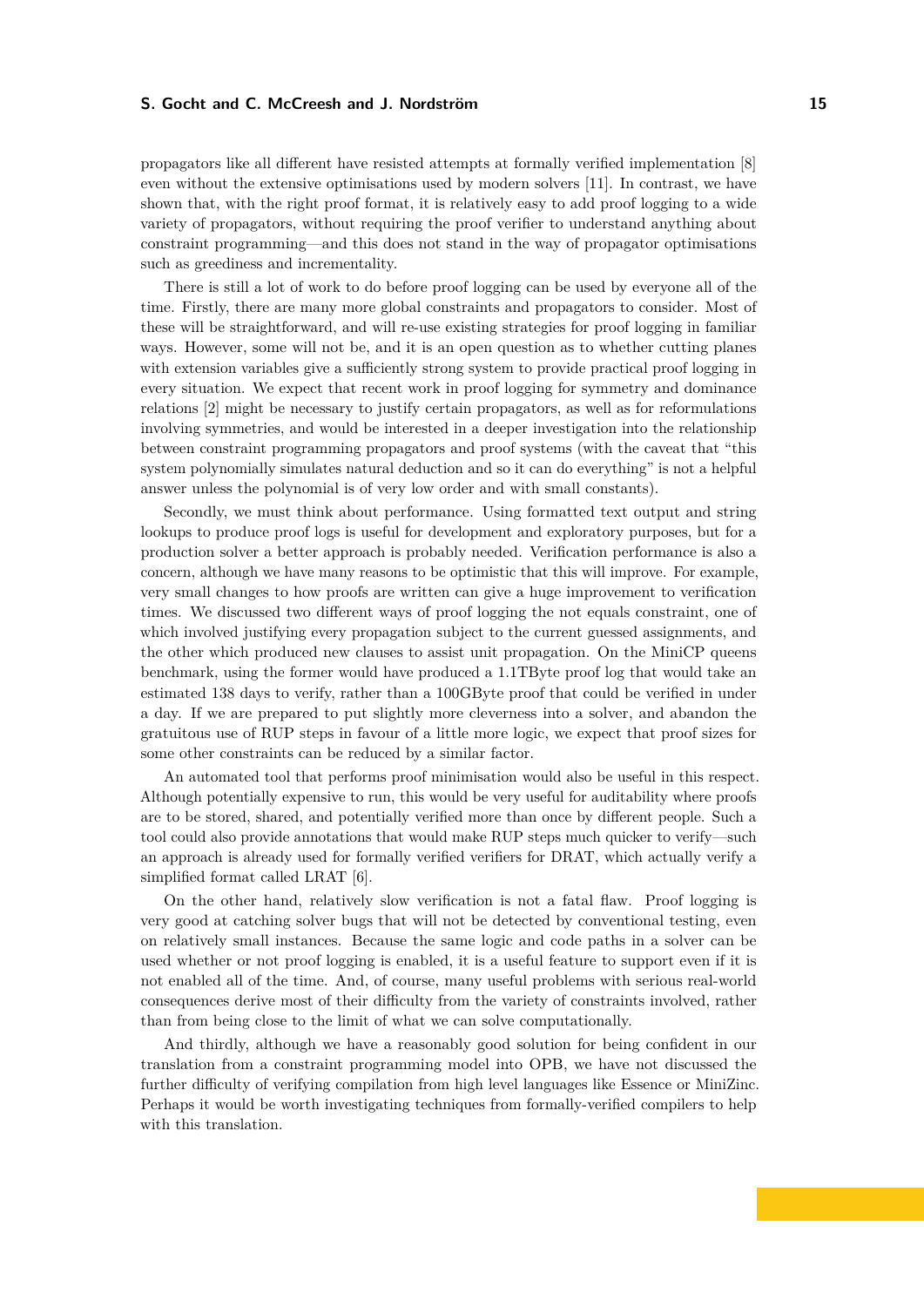#### **References**

- <span id="page-15-1"></span>**1** Özgür Akgün, Ian P. Gent, Christopher Jefferson, Ian Miguel, and Peter Nightingale. Metamorphic testing of constraint solvers. In John N. Hooker, editor, *Principles and Practice of Constraint Programming - 24th International Conference, CP 2018, Lille, France, August 27-31, 2018, Proceedings*, volume 11008 of *Lecture Notes in Computer Science*, pages 727–736. Springer, 2018. [doi:10.1007/978-3-319-98334-9\\\_46](https://doi.org/10.1007/978-3-319-98334-9_46).
- <span id="page-15-8"></span>**2** Bart Bogaerts, Stephan Gocht, Ciaran McCreesh, and Jakob Nordström. Certified symmetry and dominance breaking for combinatorial optimisation. In *Thirty-Sixth AAAI Conference on Artificial Intelligence, AAAI 2022*, 2022.
- <span id="page-15-5"></span>**3** Samuel R. Buss and Jakob Nordström. Proof complexity and SAT solving. In Armin Biere, Marijn J. H. Heule, Hans van Maaren, and Toby Walsh, editors, *Handbook of Satisfiability*, volume 336 of *Frontiers in Artificial Intelligence and Applications*, chapter 7, pages 233–350. IOS Press, 2nd edition, February 2021.
- <span id="page-15-6"></span>**4** Chiu Wo Choi, Warwick Harvey, J. H. M. Lee, and Peter J. Stuckey. Finite domain bounds consistency revisited. In *AI 2006: Advances in Artificial Intelligence, 19th Australian Joint Conference on Artificial Intelligence, Hobart, Australia, December 4-8, 2006, Proceedings*, pages 49–58, 2006.
- <span id="page-15-4"></span>**5** William J. Cook, Collette R. Coullard, and György Turán. On the complexity of cuttingplane proofs. *Discrete Applied Mathematics*, 18(1):25–38, 1987. [doi:10.1016/0166-218X\(87\)](https://doi.org/10.1016/0166-218X(87)90039-4) [90039-4](https://doi.org/10.1016/0166-218X(87)90039-4).
- <span id="page-15-11"></span>**6** Luís Cruz-Filipe, Marijn J. H. Heule, Warren A. Hunt Jr., Matt Kaufmann, and Peter Schneider-Kamp. Efficient certified RAT verification. In Leonardo de Moura, editor, *Automated Deduction - CADE 26 - 26th International Conference on Automated Deduction, Gothenburg, Sweden, August 6-11, 2017, Proceedings*, volume 10395 of *Lecture Notes in Computer Science*, pages 220–236. Springer, 2017. [doi:10.1007/978-3-319-63046-5\\\_14](https://doi.org/10.1007/978-3-319-63046-5_14).
- <span id="page-15-7"></span>**7** Jordan Demeulenaere, Renaud Hartert, Christophe Lecoutre, Guillaume Perez, Laurent Perron, Jean-Charles Régin, and Pierre Schaus. Compact-table: Efficiently filtering table constraints with reversible sparse bit-sets. In Michel Rueher, editor, *Principles and Practice of Constraint Programming - 22nd International Conference, CP 2016, Toulouse, France, September 5-9, 2016, Proceedings*, volume 9892 of *Lecture Notes in Computer Science*, pages 207–223. Springer, 2016. [doi:10.1007/978-3-319-44953-1\\\_14](https://doi.org/10.1007/978-3-319-44953-1_14).
- <span id="page-15-9"></span>**8** Catherine Dubois. Formally verified constraints solvers: a guided tour (invited talk). CICM. 2020.
- <span id="page-15-0"></span>**9** Leon Eifler and Ambros M. Gleixner. A computational status update for exact rational mixed integer programming. In Mohit Singh and David P. Williamson, editors, *Integer Programming and Combinatorial Optimization - 22nd International Conference, IPCO 2021, Atlanta, GA, USA, May 19-21, 2021, Proceedings*, volume 12707 of *Lecture Notes in Computer Science*, pages 163–177. Springer, 2021. [doi:10.1007/978-3-030-73879-2\\\_12](https://doi.org/10.1007/978-3-030-73879-2_12).
- <span id="page-15-3"></span>**10** Jan Elffers, Stephan Gocht, Ciaran McCreesh, and Jakob Nordström. Justifying all differences using pseudo-Boolean reasoning. In *The Thirty-Fourth AAAI Conference on Artificial Intelligence, AAAI 2020, The Thirty-Second Innovative Applications of Artificial Intelligence Conference, IAAI 2020, The Tenth AAAI Symposium on Educational Advances in Artificial Intelligence, EAAI 2020, New York, NY, USA, February 7-12, 2020*, pages 1486–1494. AAAI Press, 2020. URL: <https://aaai.org/ojs/index.php/AAAI/article/view/5507>.
- <span id="page-15-10"></span>**11** Ian P. Gent, Ian Miguel, and Peter Nightingale. Generalised arc consistency for the alldifferent constraint: An empirical survey. *Artif. Intell.*, 172(18):1973–2000, 2008. [doi:10.1016/j.](https://doi.org/10.1016/j.artint.2008.10.006) [artint.2008.10.006](https://doi.org/10.1016/j.artint.2008.10.006).
- <span id="page-15-2"></span>**12** Xavier Gillard, Pierre Schaus, and Yves Deville. SolverCheck: Declarative testing of constraints. In Thomas Schiex and Simon de Givry, editors, *Principles and Practice of Constraint Programming - 25th International Conference, CP 2019, Stamford, CT, USA, September 30 - October 4, 2019, Proceedings*, volume 11802 of *Lecture Notes in Computer Science*, pages 565–582. Springer, 2019. [doi:10.1007/978-3-030-30048-7\\\_33](https://doi.org/10.1007/978-3-030-30048-7_33).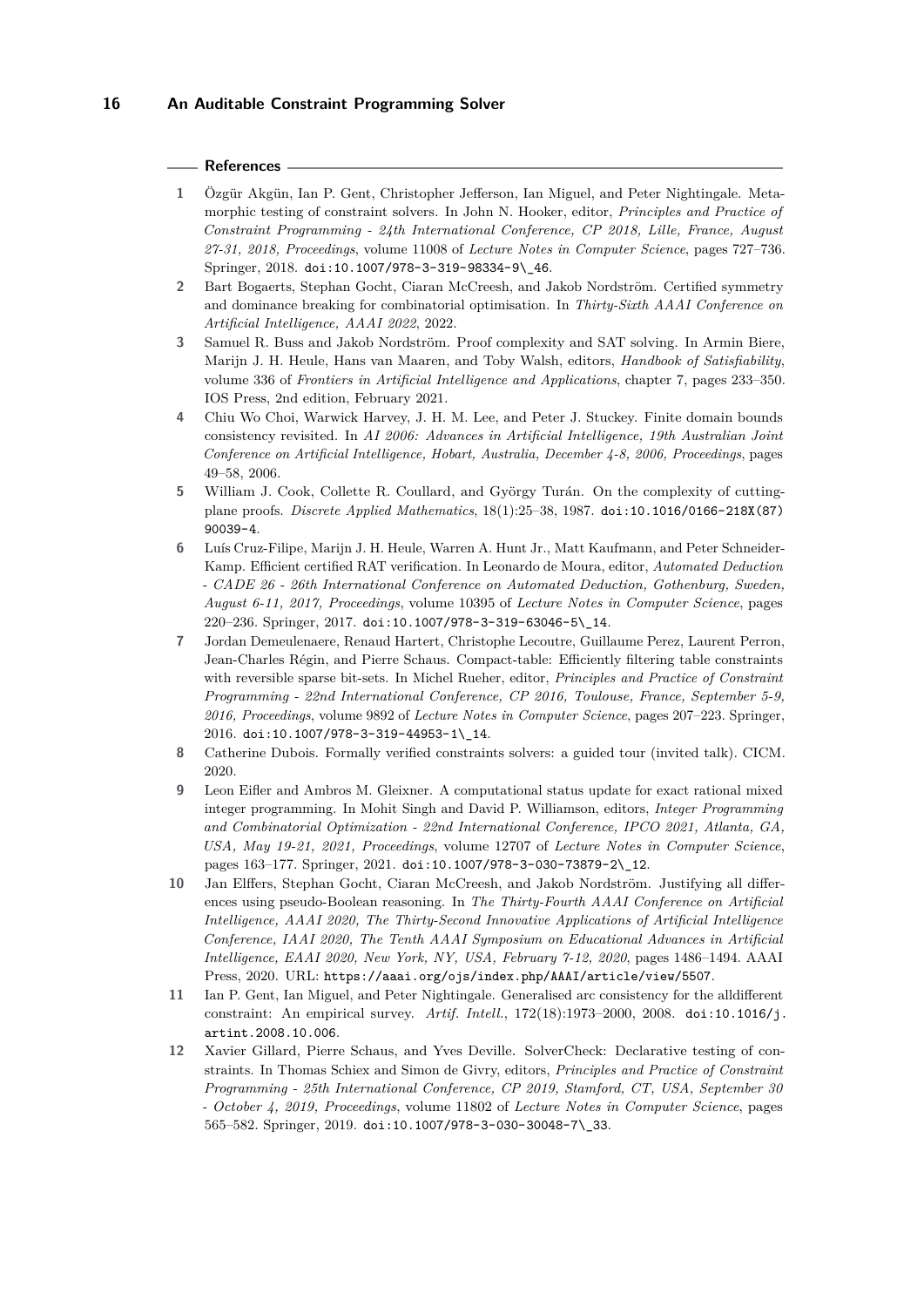- <span id="page-16-4"></span>**13** Stephan Gocht, Ross McBride, Ciaran McCreesh, Jakob Nordström, Patrick Prosser, and James Trimble. Certifying solvers for clique and maximum common (connected) subgraph problems. In Helmut Simonis, editor, *Principles and Practice of Constraint Programming - 26th International Conference, CP 2020, Louvain-la-Neuve, Belgium, September 7-11, 2020, Proceedings*, volume 12333 of *Lecture Notes in Computer Science*, pages 338–357. Springer, 2020. [doi:10.1007/978-3-030-58475-7\\\_20](https://doi.org/10.1007/978-3-030-58475-7_20).
- <span id="page-16-3"></span>**14** Stephan Gocht, Ciaran McCreesh, and Jakob Nordström. Subgraph isomorphism meets cutting planes: Solving with certified solutions. In Christian Bessiere, editor, *Proceedings of the Twenty-Ninth International Joint Conference on Artificial Intelligence, IJCAI 2020*, pages 1134–1140. ijcai.org, 2020. [doi:10.24963/ijcai.2020/158](https://doi.org/10.24963/ijcai.2020/158).
- <span id="page-16-6"></span>**15** Stephan Gocht and Jakob Nordström. Certifying parity reasoning efficiently using pseudo-Boolean proofs. In *Thirty-Fifth AAAI Conference on Artificial Intelligence, AAAI 2021, Thirty-Third Conference on Innovative Applications of Artificial Intelligence, IAAI 2021, The Eleventh Symposium on Educational Advances in Artificial Intelligence, EAAI 2021, Virtual Event, February 2-9, 2021*, pages 3768–3777. AAAI Press, 2021. URL: [https://ojs.aaai.](https://ojs.aaai.org/index.php/AAAI/article/view/16494) [org/index.php/AAAI/article/view/16494](https://ojs.aaai.org/index.php/AAAI/article/view/16494).
- <span id="page-16-10"></span>**16** Evguenii I. Goldberg and Yakov Novikov. Verification of proofs of unsatisfiability for CNF formulas. In *Design, Automation and Test in Europe Conference (DATE)*, pages 10886–10891. IEEE Computer Society, 2003.
- <span id="page-16-13"></span>**17** Warwick Harvey and Joachim Schimpf. Bounds consistency techniques for long linear constraints. In *Proceedings of TRICS: Techniques foR Implementing Constraint programming Systems*, pages 39–46, 2002.
- <span id="page-16-1"></span>**18** Marijn Heule, Warren A. Hunt Jr., and Nathan Wetzler. Trimming while checking clausal proofs. In *Formal Methods in Computer-Aided Design, FMCAD 2013, Portland, OR, USA, October 20-23, 2013*, pages 181–188. IEEE, 2013. URL: [http://ieeexplore.ieee.org/document/](http://ieeexplore.ieee.org/document/6679408/) [6679408/](http://ieeexplore.ieee.org/document/6679408/).
- <span id="page-16-0"></span>**19** Marijn Heule, Warren A. Hunt Jr., and Nathan Wetzler. Verifying refutations with extended resolution. In Maria Paola Bonacina, editor, *Automated Deduction - CADE-24 - 24th International Conference on Automated Deduction, Lake Placid, NY, USA, June 9-14, 2013. Proceedings*, volume 7898 of *Lecture Notes in Computer Science*, pages 345–359. Springer, 2013. [doi:10.1007/978-3-642-38574-2\\\_24](https://doi.org/10.1007/978-3-642-38574-2_24).
- <span id="page-16-12"></span>**20** Linnea Ingmar and Christian Schulte. Making compact-table compact. In John N. Hooker, editor, *Principles and Practice of Constraint Programming - 24th International Conference, CP 2018, Lille, France, August 27-31, 2018, Proceedings*, volume 11008 of *Lecture Notes in Computer Science*, pages 210–218. Springer, 2018. [doi:10.1007/978-3-319-98334-9\\\_14](https://doi.org/10.1007/978-3-319-98334-9_14).
- <span id="page-16-2"></span>**21** Evelyn Lamb. Two-hundred-terabyte maths proof is largest ever. *Nature*, 545:17–18, 2016.
- <span id="page-16-11"></span>**22** Christophe Lecoutre. STR2: optimized simple tabular reduction for table constraints. *Constraints An Int. J.*, 16(4):341–371, 2011. [doi:10.1007/s10601-011-9107-6](https://doi.org/10.1007/s10601-011-9107-6).
- <span id="page-16-5"></span>**23** Ross M. McConnell, Kurt Mehlhorn, Stefan Näher, and Pascal Schweitzer. Certifying algorithms. *Comput. Sci. Rev.*, 5(2):119–161, 2011.
- <span id="page-16-8"></span>**24** Laurent D. Michel, Pierre Schaus, and Pascal Van Hentenryck. MiniCP: a lightweight solver for constraint programming. *Math. Program. Comput.*, 13(1):133–184, 2021. [doi:](https://doi.org/10.1007/s12532-020-00190-7) [10.1007/s12532-020-00190-7](https://doi.org/10.1007/s12532-020-00190-7).
- <span id="page-16-9"></span>**25** Olga Ohrimenko, Peter J. Stuckey, and Michael Codish. Propagation = lazy clause generation. In Christian Bessiere, editor, *Principles and Practice of Constraint Programming - CP 2007, 13th International Conference, CP 2007, Providence, RI, USA, September 23-27, 2007, Proceedings*, volume 4741 of *Lecture Notes in Computer Science*, pages 544–558. Springer, 2007. [doi:10.1007/978-3-540-74970-7\\\_39](https://doi.org/10.1007/978-3-540-74970-7_39).
- <span id="page-16-7"></span>**26** Adrian Rebola-Pardo and Luís Cruz-Filipe. Complete and efficient DRAT proof checking. In Nikolaj Bjørner and Arie Gurfinkel, editors, *2018 Formal Methods in Computer Aided Design, FMCAD 2018, Austin, TX, USA, October 30 - November 2, 2018*, pages 1–9. IEEE, 2018. [doi:10.23919/FMCAD.2018.8602993](https://doi.org/10.23919/FMCAD.2018.8602993).